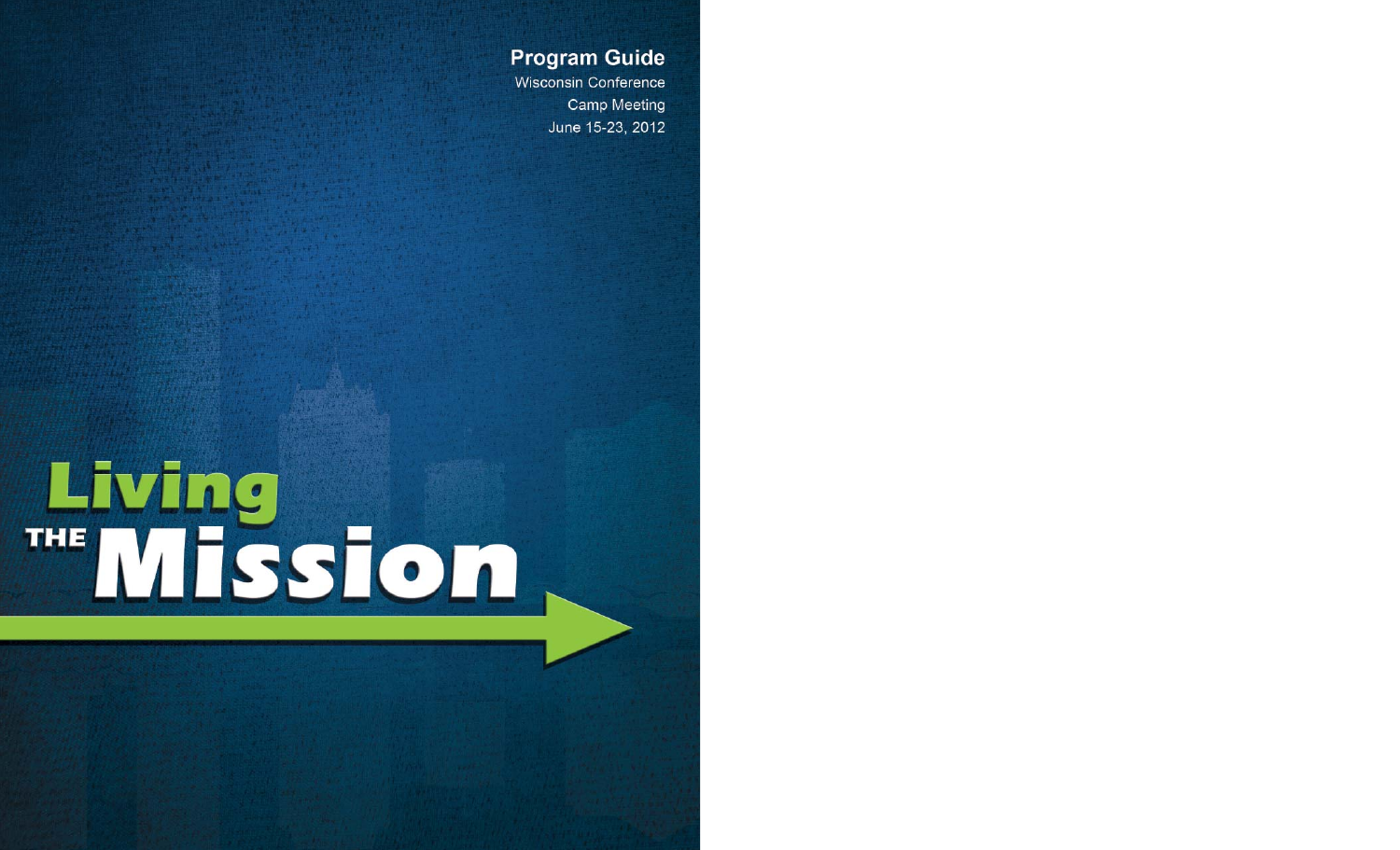### **Table of Contents**

3513152326**Speakers** Camp Map PoliciesFirst Aid27**Beginners** 

- Daily Schedule Seminar By Department Swim ScheduleLaundry Facilities
- **Schedule** Kindergarten **Schedule** Primary Schedule Junior ScheduleTeen ScheduleYouth ScheduleYoung Adult
- 29

28

- 30
	- Adult Schedule **Overview**

**Schedule** 

**Offering Schedule** 

### *Administration/Information Center*

**Daily** 8:00 am - 10:00 pm

### *Adventist Book Center/Camp Store*

**Monday - Thursday** 9:00 am - 10:00 pm **Friday** 9:00 am - 6:00 pm **Saturday Night/Sunday** as posted

### *Cafeteria*

**Breakfast** 7:30 am - 8:15 am**Lunch** 12:00 pm - 12:45 pm **Supper** 5:15 pm - 6:00 pm

| <b>Meal Pricing</b>                        |                                         |                                        |                                         |  |
|--------------------------------------------|-----------------------------------------|----------------------------------------|-----------------------------------------|--|
| <b>Breakfast</b><br>Lunch<br><b>Supper</b> | Age 11-59<br>\$6.75<br>\$7.25<br>\$7.25 | Age 3-10<br>\$5.75<br>\$6.25<br>\$6.25 | Age $60+$<br>\$6.25<br>\$6.25<br>\$6.75 |  |

| Locating                                                     |                                                                 |  |  |
|--------------------------------------------------------------|-----------------------------------------------------------------|--|--|
| <b>Fridays</b><br><b>Sabbaths</b><br><b>Sunday - Tuesday</b> | $9:00$ am $-8:30$ pm<br>9:00 pm - 9:30 pm<br>9:00 am - 11:00 am |  |  |
| Wednesday - Thursday                                         | 2:00 pm - 4:00 pm<br>6:00 pm - 7:00 pm<br>9:00 am - 9:00 pm     |  |  |

# *Wisconsin Camp Meeting 2013*

Come celebrate the 150th Anniversary of the Adventist Organization in Wisconsin June 14 - 22, 2013

# **Dear Wisconsin Family**



**Mike Edge** President



**F. Brian Stephan** Secretary/Treasurer

Welcome to Wisconsin Camp Meeting 2012. As you come onto the campgrounds, our prayer is that you sense the presence of Jesus. If you are here for the full week, or only for a few hours, may you hear His voice speaking to your heart. He is here among the pines trees, the friends, and the cabins. Take time to listen.

Ellen White says, *"The object of camp meeting is to lead all to separate from business cares and burdens, and devote a few days exclusively to seeking the Lord."* 2T 601.

This year's theme is "Living the Mission; with our God, with our church, and with our community." Through meetings and seminars, we want to learn how to love and serve others more effectively for Jesus.

Camp meeting provides activities for all ages. A few special features that you may wish to participate in are: the ABC Sunday sale, the Hallelujah Hustle, the Lake-to-Lake Run, and the Red Cross blood drive. Don't forget to stop by the different ministry displays in the administration row cabins as well.

Thank you for coming to camp meeting. May the Lord richly bless you this week.

*"Those who gather at camp meeting must be impressed with the fact that the object of the meetings is to attain to a higher Christian experience, to advance in the knowledge of God, to become strengthened with spiritual vigor; and unless we realize this, the meetings will be fruitless."* 6T 45,46.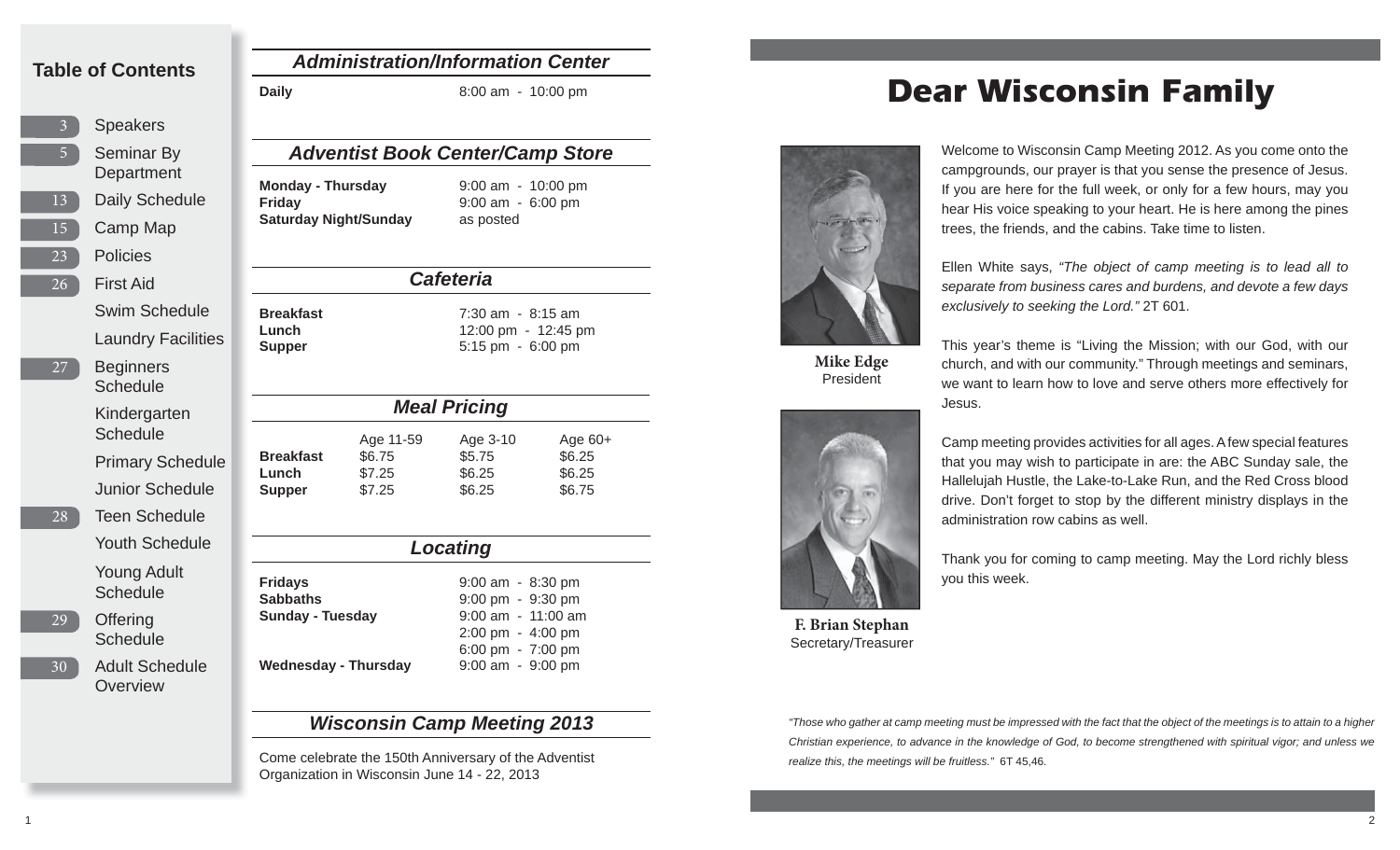# **Speakers**



**Roscoe Howard III**Vice President of Mission and Ministries for Adventist Health System

First Friday Evening Sabbath Morning Sabbath Evening



**Mike Edge** President Wisconsin Conference

Sunday Evening

**Chuck Burkeen**



 Member Ministries Director Oregon Conference

Monday - Wednesday Morning



**Stan Beerman**Ministerial Director Oregon Conference

Monday - Thursday Evening



**Dan R. Jackson** President of the North American Division

Second Friday Evening Sabbath Morning Sabbath Evening



**John Mathews** Stewardship Director North American Division

Monday - Friday Morning





**Curtis Denney** Clear Lake District Pastor

**Early Morning Speakers**

**Carlos Ancheta**Racine District Pastor

1st Sabbath and Sunday

Wednesday & Thursday



**David Guerrero**Stevens Point District Pastor

**Greg & Lesa Budd** Prayer Ministry Leaders

Sabbath - Sabbath

Early Glow

Monday & Tuesday



Milwaukee Central District Pastor

Thursday & Friday Morning

**Dr. Diana Fleming** Nutritionist*Full Plate Diet* co-author





**Abraham Swamidass**Madison Community District Pastor

Friday & 2nd Sabbath



3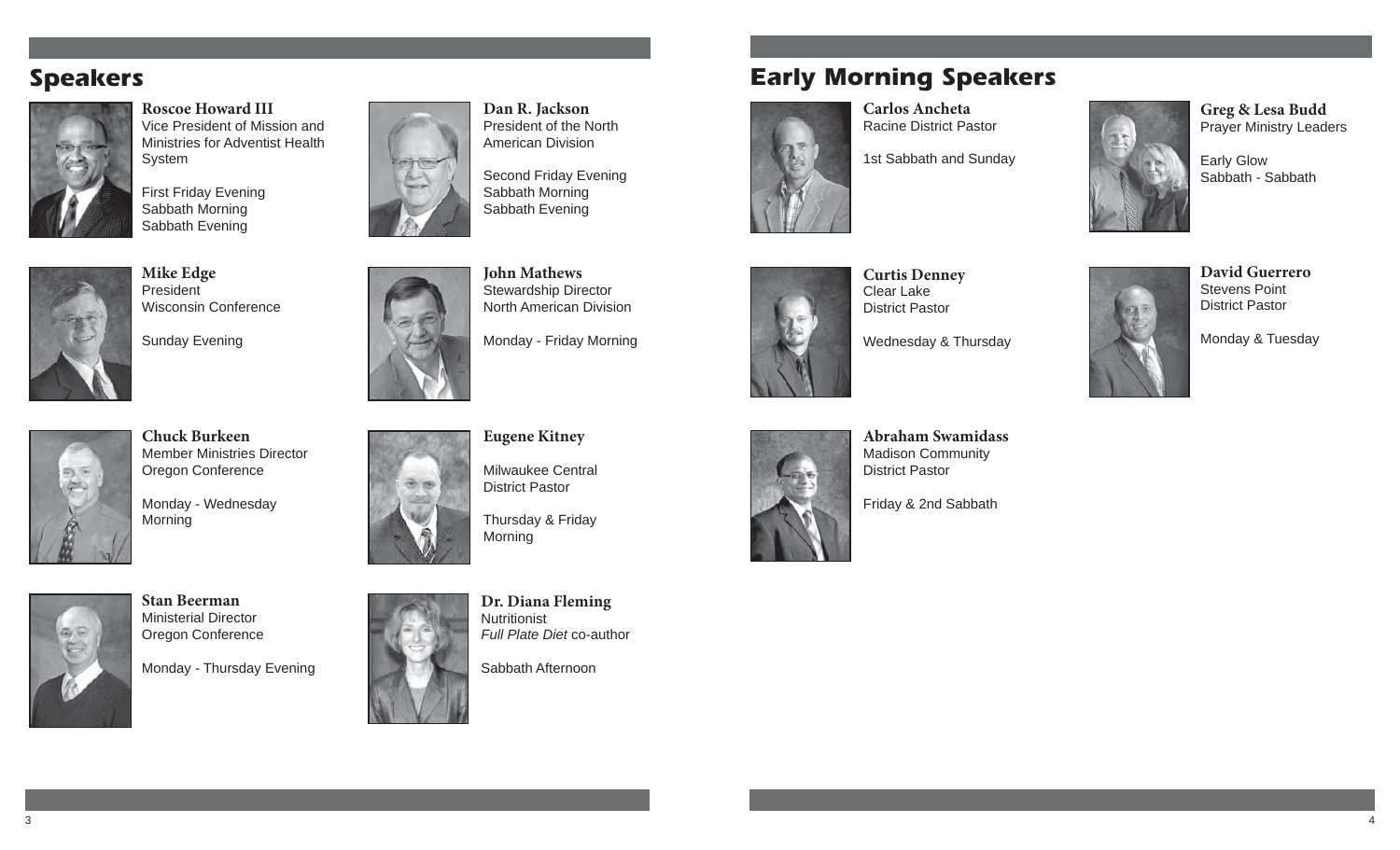# **Adult Sabbath School**



**Jane Thaver** Associate Professor of Religious Education, Emerita, Andrews University

*Secrets to Good Discussions*

*Friday/2:15/Cedar Lodge* 

This class is a must for Sabbath School superintendents, presenters and teachers. Dr. Thayer is a master teacher who has recently authored the *New Believers Sabbath School Guides.*



**Bill Ochs**



Green Bay District Pastor

*Sabbath School Superintendant Training*

*Thursday/4:00/Conference Room*  The statistics are disturbing. Sabbath School attendance is down! How can Sabbath School attendance be increased? How can Superintendants organize teachers and assistants for growth? How can your Sabbath School help in growing your church?

# **Children's Ministries**



*Sunday/2:15/Red School House*

*Children's Ministries Monday-Friday/2:15/Red School House*

# **Church Planting**



**Lisa Isensee**Church Planting Coordinator

*How to Use Ministry Demographics to Serve Your Community and Watch Your Church Grow!*

### *Sunday/4:00/Conference Room*

Have you ever done an outreach event where only your church members came? Have you been visioning for evangelism and realized you didn't really know your community's felt needs? Demographics and needs vary widely from one town to another. Come learn how ministry demographics can help you share Jesus.

*Church Planting Seminar 1 - 5 Monday-Friday/2:15/Conference Room*  Those who attend all week will receive the book *Steps to Church Planting: From Inception to Launch*. This is a thorough overview, written by Tom L. Evans, sharing what you need to know before and after you church plant. Attend by yourself or with a team. It will also help an already established church plant find ways to maintain momentum in reaching people for Christ. We will look at varied types of church plants as well as the requirements and support given from the Wisconsin Conference.

# **Communication**



**Eugene Kitney** Milwaukee Central District Pastor

*Social Media in Ministry: A Toolbox for Ministry Today*

### *Wednesday/4:00/Conference Room*

Social media is taking our planet by storm and becoming the new preferred form of communication. Upcoming generations will use social media almost exclusively! Come explore, discuss and discover ministry strategy using some of the most cutting edge technology available. We'll go over everything from opening up a Twitter account to using social media for sermon interaction, small group dynamics, Bible studies & more.

# **Community Services**



**Alice Garrett**ACS Coordinator

*Community Services*

*Sunday/4:00/Hickory Lodge Great Room* All Community Service directors, and those interested in Adventist Community Services (ACS), are invited to join this class. We will share what ACS is doing in Wisconsin communities, plus talk about goals and projects for the coming year. Bring your questions and suggestions!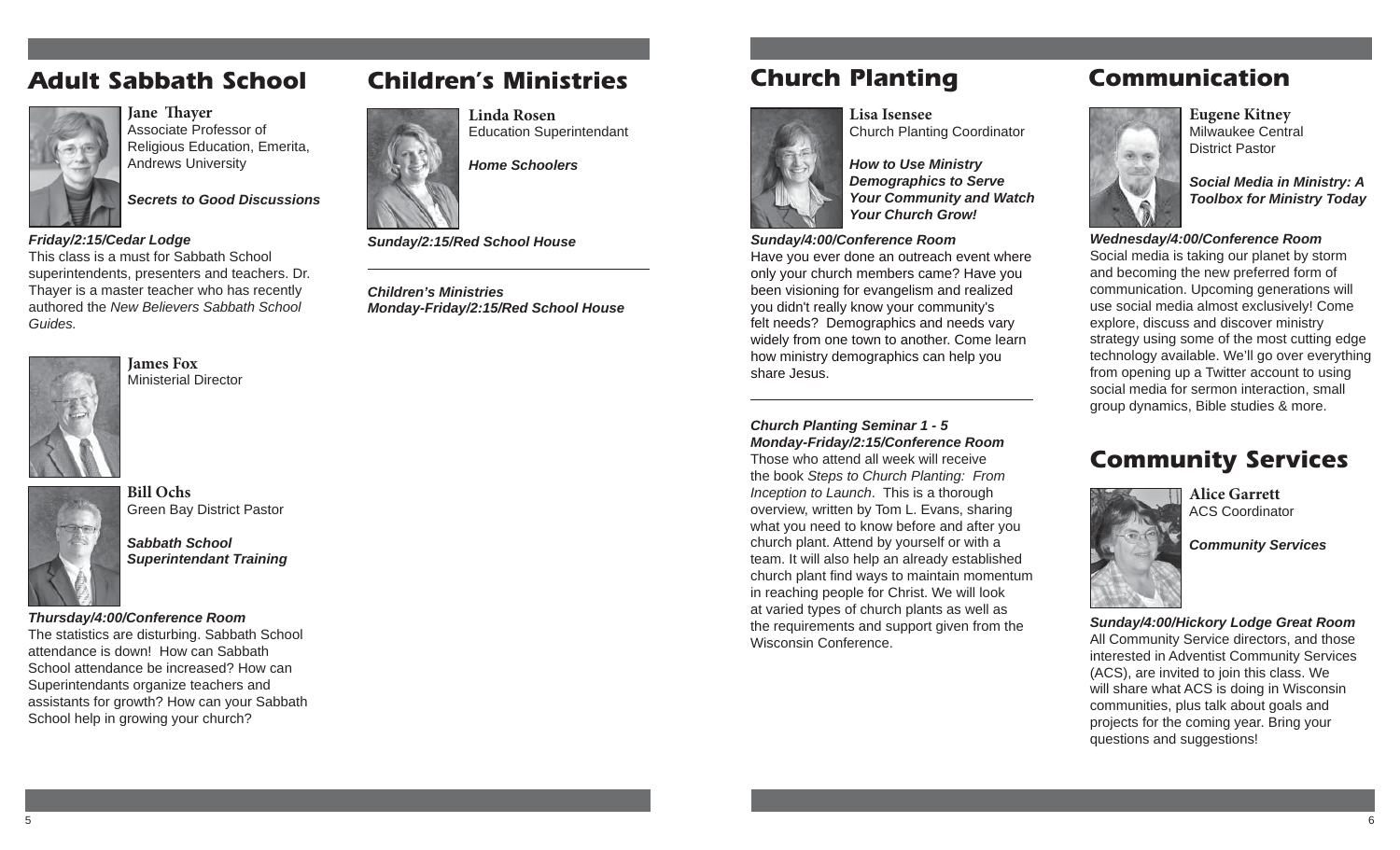# **Family Life Ministries**



**Claudio & Pam Consuegra** Family Ministry Directors North American Division

*Ingredients of Successful Families 1 - 5*

### *Monday-Friday/2:15/Pioneer Pavilion*

There are so many pressures on today's families – a divorce rate among the highest of any industrialized country, same-sex marriage, premarital cohabitation, drugs and alcohol, teenage pregnancy, and many more. The devil has targeted this God-created institution and wants to destroy it altogether.

The effects of unhealthy family relationships affects not only its members but churches and society in general. We will talk about twelve ingredients of successful families. We will learn what makes healthy, strong families, because healthy families make for healthy couples, healthy children, and healthy churches.

**Personal Ministries**



**Nelson Ernst**Co-founder/Director of Giving Light to Our World (GLOW) Central California Conference

*How to Fit a Preacher in Your Pocket*

*Sunday-Thursday/4:00/Fireside Lodge* Do words like door-to-door, outreach, ingathering, and such put you in a premature time of trouble? Do you wish you knew a way to motivate yourself and/or your local church to take the "lay" our of "lay activity?" If this is your situation, then you'll want to come to the GLOW seminar.



**Chuck Kohley** Rhinelander District Pastor

*By His Word Bible Study Training*

*Thursday/2:15-5:45/Ceramics Room*  This seminar will teach a new way to give Bible Studies which is fun and effective to give, removes the fear of knowing where to find proof texts, help interests to love the truth, introduces the interests to multiple church members and builds friendships, and teaches

one how to share a testimony for Jesus.

# **Personal Ministries**



**Wendell Springer** Retired Pastor

*Prison/Jail Ministry – Hope Behind Bars*

## *Sunday-Monday/2:15/Ceramics Room* You will learn how others became involved

in this ministry and how you can become involved in your area. Part of our calling is to visit all of those behind bars for the kingdom of God. Often overlooked are the blessings discovered for those providing this vital and far-reaching work.

# **Personal Ministries**



**James Fox** Ministerial Director

*Local Elder Training*

*Sunday/2:15/Hickory Great Room* The nominating committee has called, inviting you to serve as an elder. What does it involve? What is expected of me? Is there training available? If you are currently serving or considering serving as an elder, this training is for you.

### *Local Greeter Training Monday/4:00/Conference Room*

Before attendees do anything at church, they are greeted! What should greeters always do? What should greeters never do? What is the ministry of greeting? How can the Holy Spirit energize your church through effective, spiritual greeting ministry?

### *Local Deacon Training*

*Tuesday/4:00/Conference Room* What do deacons do? What are they supposed to do? What is the blue print for Holy Spirit filled deacon ministry?

### *Local Deaconess Training*

*Wednesday/4:00/Cedar Lodge* What is a deaconess called to do? Who gives direction to the deaconesses who currently serve? How can deaconesses make a difference in the church and community?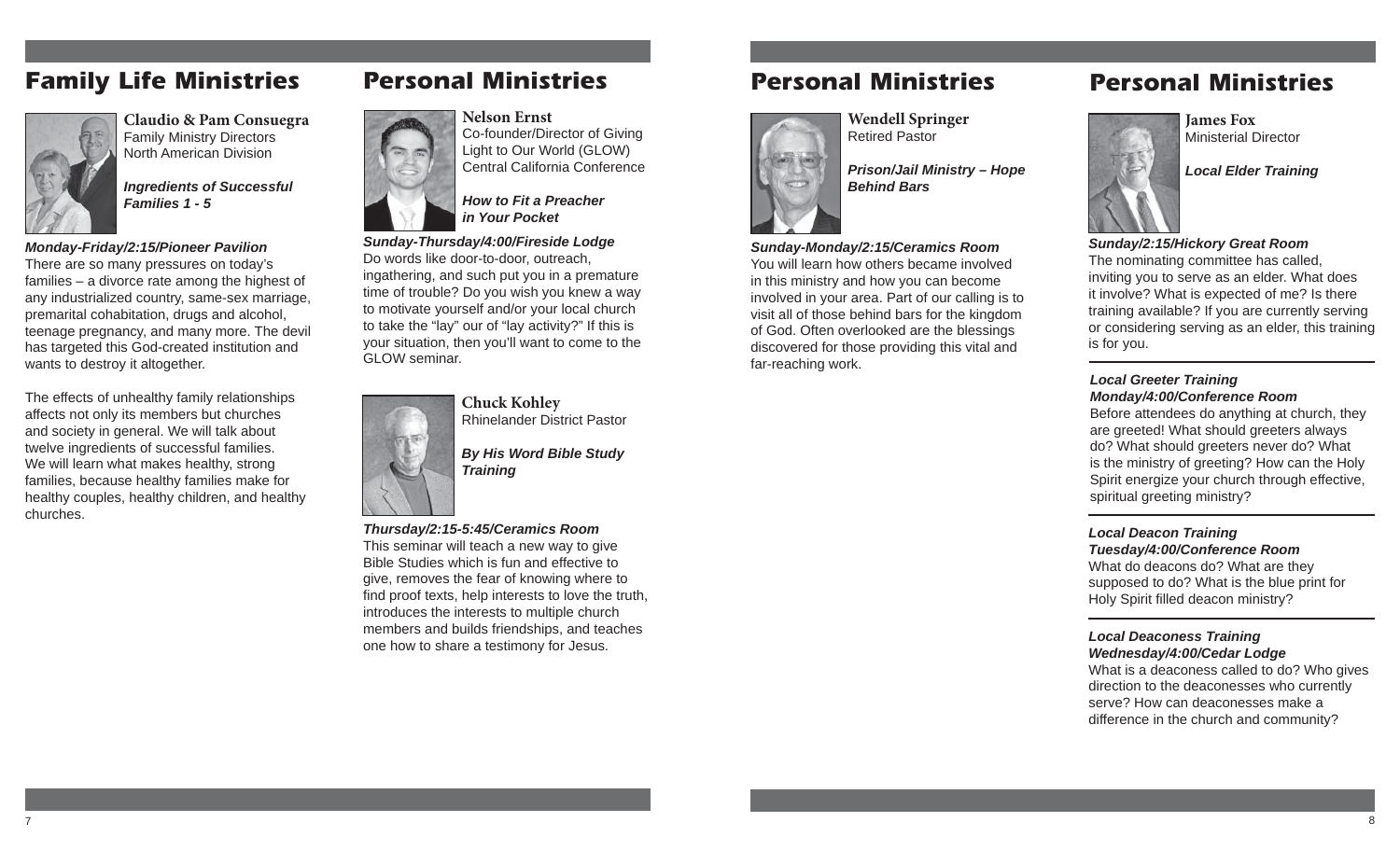# **Health Ministries**



**Diana Fleming, PhD Nutritionist** *Full Plate Diet* co-author

*Full Plate Diet Weight Loss Program Facilitator Training Workshop* 

*Sunday/2:15-5:45/Pioneer Pavilion*  Interested in losing weight or starting a ministry outreach to help others slim down?

Join this fun, yet thought-provoking seminar and find out why most of us are not eating enough to lose weight. Uncover the 10 tools individuals use to help keep the weight off for good. Identify the danger of asking people to make changes to their diet before they are ready. Learn how to share this information with others. Complete leadership materials will be available at the class for \$60.00.



**Chuck Kohley** Rhinelander District PastorWisconsin Conference

*Health Secrets and Super Foods of the Bible Part 1 & 2*

### *Monday-Tuesday/4:00/Cedar Lodge*

A unique evangelistic program you can hold in your local church. This approach creates a natural bridge from health to prophecy. You will be introduced to the leadership materials and see how the program works. Attend this training class and materials cost only \$20. Without attending class, materials cost \$25.

# **Health Ministries**



**Leah Hatcher**Licensed and Certified Professional Midwife



*Immunity Allies: Food and Herbs that Help You Maintain Balance and Fight Disease*

*Sunday-Friday/2:15/Fireside Lodge* Learn more about foods and herbs that help your immune system and fight cancer. Learn about herbs for women during their childbearing years. We will go on an "herb walk" and point out healing plants and edibles that grow right here at Camp Wakonda. Classes will provide "hand's on" opportunities to make: herbal infusions, poultices, ointments, and cold remedies. We will also learn simple ways to use water as an agent for healing.

# **Prayer Ministries**



**Gary Burns** Communication DirectorLake Union Conference

*Prayer Ministry Workshop*

### *Sunday/2:15/Cedar Lodge*

Participants will study the Biblical foundations of prayer ministry based on the experiences of the Apostles and the 1st Century Church, how those principles were evident among early Adventists and how prayer can play a similar role in the church today.

**John Mathews**

# **Stewardship**



NAD Stewardship Director

*Stupid Things People Do With Their Money, Part 1 - 5* 

*Monday-Friday/4:00/Pioneer Pavilion* Money has a way of touching everything we do. It has godlike power. Are you able to manage your money and live within your income? How should a Christian buy a house? How should a Christian buy a home? Biblical principles of money management can answer those questions.

This seminar will focus on "faith & finance" or stupid things people spend their money on. Where one's treasure is, one will find their heart.

# **Treasury**



**Cindy Stotz** Senior Accountant for Stotz & Company, Contract Auditor for Wisconsin Conference

*Basic News of LUCIS Updates* 

*Sunday/2:15/Conference Room* 

### *Advanced LUCIS Learning Wednesday/4:00/Ceramics Room*

These seminars are designed to help the church treasurer use LUCIS to their best advantage. Several updates have been developed for LUCIS, and we want you to be able to use these to your best advantage. Come learn some new concepts within the software.

# **Youth Ministries**



**Greg Taylor** Youth Director

*Pathfi nder Basic Staff Training*

*Monday-Friday/2:15/Camp Director House* If you are a Pathfinder leader or interested in getting involved come join us for the Pathfinder Basic staff training seminars. Attending all sessions of this class fulfills a requirement for the master guide curriculum.

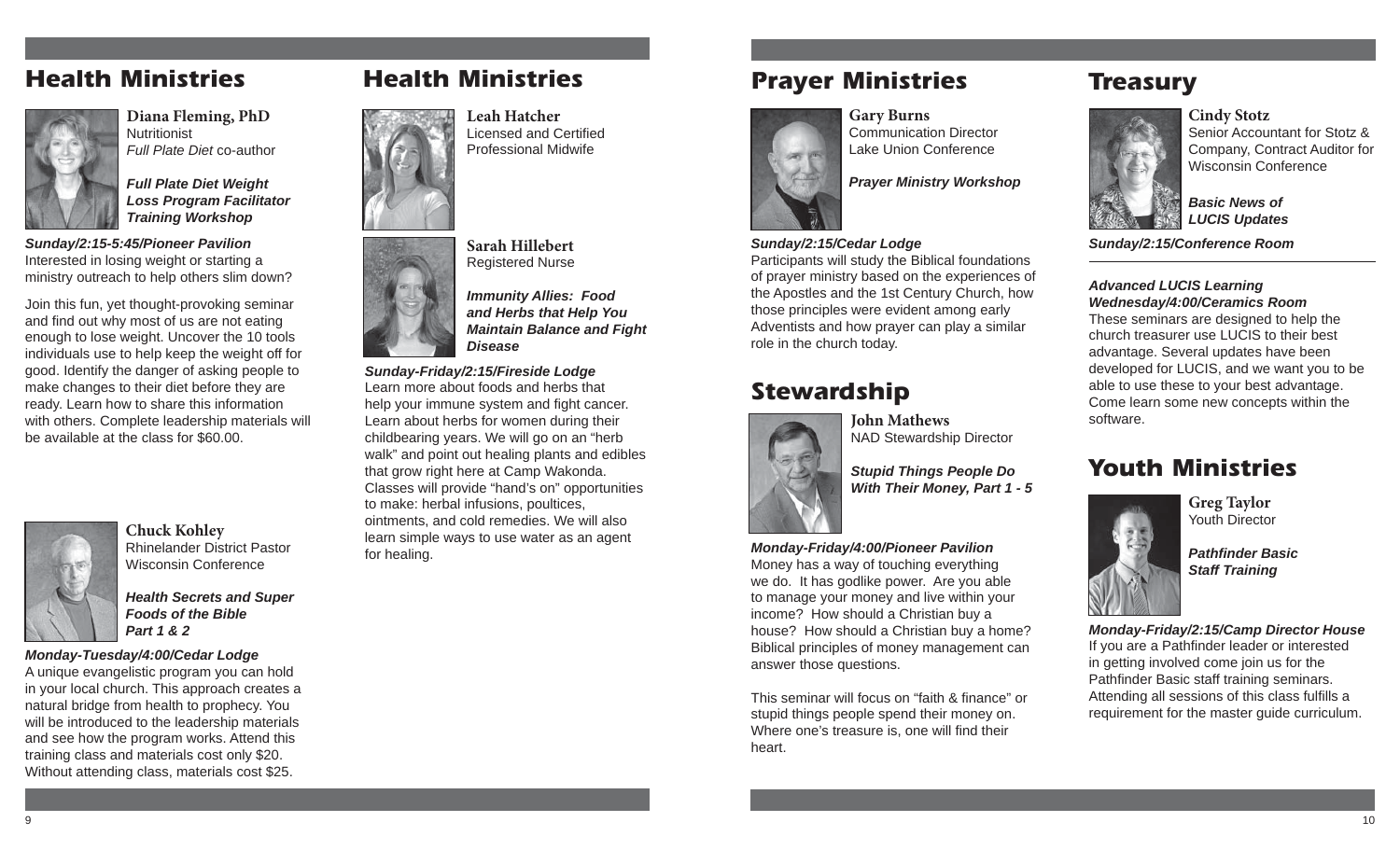# **Camp Meeting Seminars**

| 2:15 pm                         | Sunday                              | Monday                                 | Tuesday                                |
|---------------------------------|-------------------------------------|----------------------------------------|----------------------------------------|
| <b>Pioneer Pavilion</b>         | <b>Full Plate Diet</b>              | <b>Family Life</b>                     | <b>Family Life</b>                     |
|                                 | Diana Fleming                       | Claudio & Pam Consuegra                | Claudio & Pam Consuegra                |
| <b>Fireside Lodge</b>           | <b>Immunity Allies</b>              | <b>Immunity Allies</b>                 | <b>Immunity Allies</b>                 |
|                                 | Sarah Hillebert & Leah Hatcher      | Sarah Hillebert & Leah Hatcher         | Sarah Hillebert & Leah Hatcher         |
| Conference Room                 | <b>Treasurer Training</b>           | <b>Church Planting</b>                 | <b>Church Planting</b>                 |
|                                 | Cindy Stotz                         | Lisa Isensee                           | Lisa Isensee                           |
| Cedar Lodge                     | <b>Prayer Ministry</b>              |                                        |                                        |
|                                 | Gary Burns                          |                                        |                                        |
| <b>Red School House</b>         | Home School Training                | <b>Children's Ministries Training</b>  | <b>Children's Ministries Training</b>  |
|                                 | Linda Rosen                         | Linda Rosen                            | Linda Rosen                            |
| Camp Director's Home            |                                     | <b>Pathfinder Basic Staff Training</b> | <b>Pathfinder Basic Staff Training</b> |
|                                 |                                     | Greg Taylor                            | Greg Taylor                            |
| <b>Hickory Lodge Great Room</b> | <b>Elder Training</b>               |                                        |                                        |
|                                 | James Fox                           |                                        |                                        |
| <b>Ceramics Room</b>            | <b>Prison Ministry</b>              | <b>Prison Ministry</b>                 |                                        |
|                                 | Wendell Springer                    | Wendell Springer                       |                                        |
|                                 |                                     |                                        |                                        |
| 4:00 pm                         | Sunday                              | Monday                                 | Tuesday                                |
| <b>Pioneer Pavilion</b>         | <b>Full Plate Diet</b>              | Stewardship                            | Stewardship                            |
|                                 | Diana Fleming                       | John Mathews                           | John Mathews                           |
| <b>Fireside Lodge</b>           | <b>GLOW</b>                         | <b>GLOW</b>                            | <b>GLOW</b>                            |
|                                 | <b>Nelson Ernst</b>                 | <b>Nelson Ernst</b>                    | <b>Nelson Ernst</b>                    |
| <b>Conference Room</b>          | Demographic Tools for Ministry      | <b>Greeters Training</b>               | <b>Deacons Training</b>                |
|                                 | Lisa Isensee                        |                                        | James Fox                              |
| Cedar Lodge                     |                                     | Super-Foods of the Bible               | Super-Foods of the Bible               |
|                                 |                                     | Chuck Kohley                           | Chuck Kohley                           |
| <b>Hickory Lodge Great Room</b> | <b>Adventist Community Services</b> |                                        |                                        |
|                                 | <b>Alice Garrett</b>                |                                        |                                        |
| <b>Ceramics Room</b>            |                                     |                                        |                                        |
|                                 |                                     |                                        |                                        |

| 2:15 pm                         | Wednesday                              | Thursday                               | Friday                                 |
|---------------------------------|----------------------------------------|----------------------------------------|----------------------------------------|
| <b>Pioneer Pavlion</b>          | <b>Family Life</b>                     | <b>Family Life</b>                     | <b>Family Life</b>                     |
|                                 | Claudio & Pam Consuegra                | Claudio & Pam Consuegra                | Claudio & Pam Consuegra                |
| <b>Fireside Lodge</b>           | <b>Immunity Allies</b>                 | <b>Immunity Allies</b>                 | <b>Immunity Allies</b>                 |
|                                 | Sarah Hillebert & Leah Hatcher         | Sarah Hillebert & Leah Hatcher         | Sarah Hillebert & Leah Hatcher         |
| Conference Room                 | <b>Church Planting</b>                 | <b>Church Planting</b>                 | <b>Church Planting</b>                 |
|                                 | Lisa Isensee                           | Lisa Isensee                           | Lisa Isensee                           |
| Cedar Lodge                     |                                        | <b>BLOOD DRIVE</b>                     | <b>Sabbath School Teacher Training</b> |
|                                 |                                        | 10:00 am - 5:00 pm                     |                                        |
| <b>Red School House</b>         | <b>Children's Ministries</b>           | <b>Children's Ministries</b>           |                                        |
|                                 | Linda Rosen                            | Linda Rosen                            |                                        |
| Camp Director's Home            | <b>Pathfinder Basic Staff Training</b> | <b>Pathfinder Basic Staff Training</b> | <b>Pathfinder Basic Staff Training</b> |
|                                 | Greg Taylor                            | Greg Taylor                            | Greg Taylor                            |
| <b>Hickory Lodge Great Room</b> |                                        | <b>Bible Study Training</b>            |                                        |
|                                 |                                        | Chuck Kohley                           |                                        |
| <b>Ceramics Room</b>            |                                        |                                        |                                        |
|                                 |                                        |                                        |                                        |
|                                 |                                        |                                        |                                        |
| 4:00 pm                         | Wednesday                              | Thursday                               | Friday                                 |
| <b>Pioneer Pavilion</b>         | Stewardship                            | Stewardship                            |                                        |
|                                 | John Mathews                           | John Mathews                           |                                        |
| <b>Fireside Lodge</b>           | <b>GLOW</b>                            | <b>GLOW</b>                            |                                        |
|                                 | Nelson Ernst                           | Nelson Ernst                           |                                        |
| Conference Room                 | <b>Social Media Ministry Toolbox</b>   | <b>SS Superintendent Training</b>      |                                        |
|                                 | Eugene Kitney                          | James Fox & Bill Ochs                  |                                        |
| Cedar Lodge                     | <b>Deaconess Training</b>              | <b>BLOOD DRIVE</b>                     |                                        |
|                                 |                                        | 10:00 am - 5:00 pm                     |                                        |
| <b>Hickory Lodge Great Room</b> |                                        |                                        |                                        |
|                                 |                                        |                                        |                                        |
| <b>Ceramics Room</b>            | <b>Treasurer Training</b>              | <b>Bible Study Training</b>            |                                        |
|                                 | Cindy Stotz                            | Chuck Kohley                           |                                        |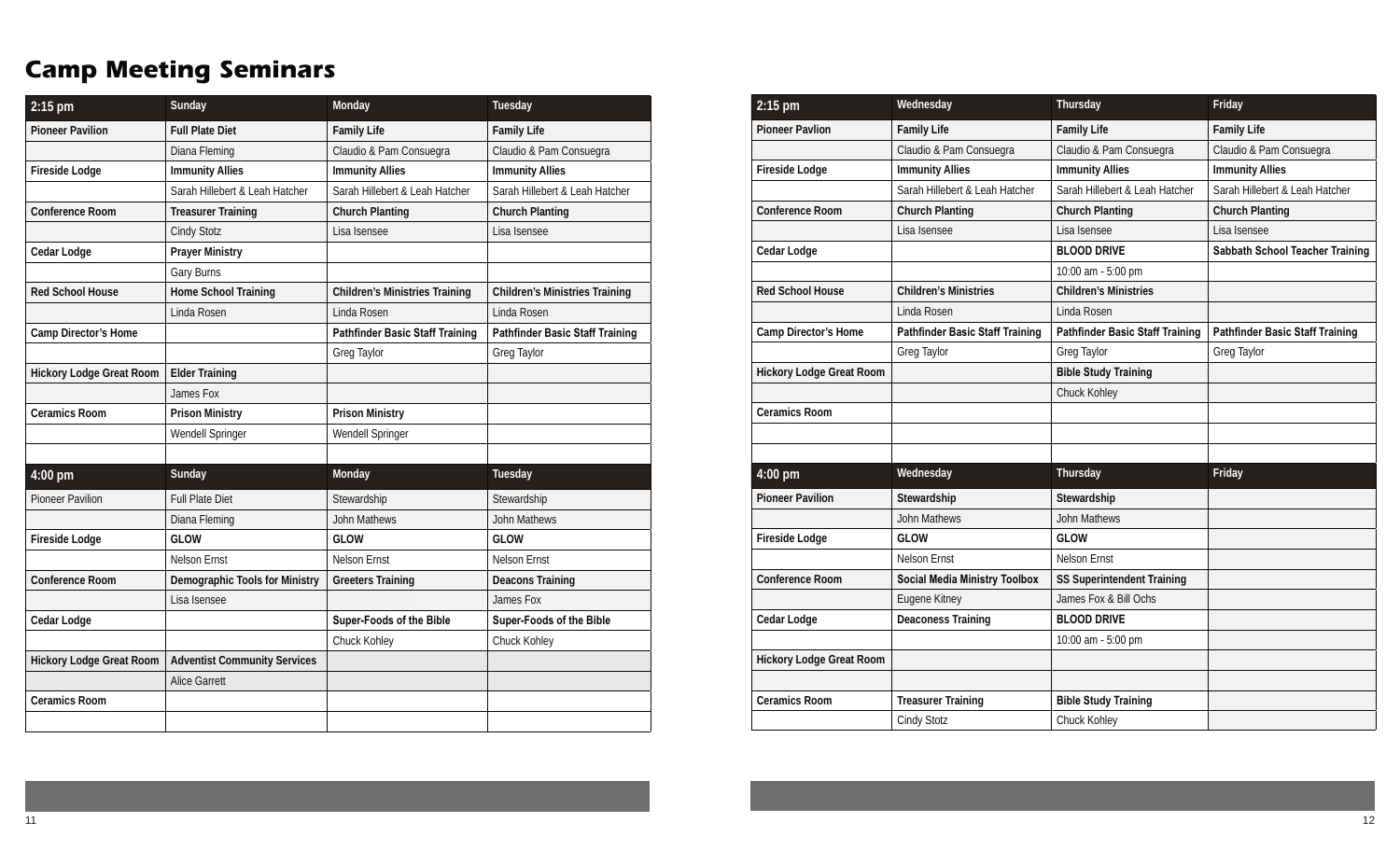# **Friday June 15, 2012**

| $\blacksquare$ Time $\blacksquare$ | <b>Category</b> | Title !                           | <b>Presenter</b> | <b>Location</b>         |
|------------------------------------|-----------------|-----------------------------------|------------------|-------------------------|
| 7:15                               | Evening Meeting | The Well, The Woman,<br>The Water | Roscoe Howard    | <b>Pioneer Pavilion</b> |

# **Sabbath June 16, 2012**

| <b>Time</b> | <b>Category</b>         | <b>Title</b>                             | <b>Presenter</b>    | <b>Location</b>         |
|-------------|-------------------------|------------------------------------------|---------------------|-------------------------|
| 6:00        | <b>Early Glow</b>       | Sharing & Prayer Time                    | Greg & Lesa Budd    | <b>Pioneer Pavilion</b> |
| 6:30        | Devotional              | By the Same Spirit: '1'<br>(One, Uno)    | Carlos Ancheta      | <b>Pioneer Pavilion</b> |
| 9:15        | Sabbath School          |                                          | <b>Keith Nelson</b> | <b>Pioneer Pavilion</b> |
| 10:40       | <b>Worship Service</b>  | <b>Trust Him</b>                         | Roscoe Howard       | <b>Pioneer Pavilion</b> |
| 2:00        | Pastor<br>Commissioning | Lisa Isensee                             | James Fox           | <b>Pioneer Pavilion</b> |
| 3:00        | Music                   | <b>Music Concert</b>                     | Mark Ringwelski     | <b>Pioneer Pavilion</b> |
| 4:00        | <b>Health Feature</b>   | Are You Eating Enough<br>to Lose Weight? | Dr. Diana Fleming   | <b>Pioneer Pavilion</b> |
| 7:15        | <b>Evening Meeting</b>  | Power of Purpose                         | Roscoe Howard       | <b>Pioneer Pavilion</b> |

# **Sunday June 17, 2012**

| <b>Time</b> | <b>Category</b>               | <b>Title</b>                                        | <b>Presenter</b>                  | <b>Location</b>                           |
|-------------|-------------------------------|-----------------------------------------------------|-----------------------------------|-------------------------------------------|
| 6:00        | <b>Early Glow</b>             | Sharing & Prayer Time                               | Greg & Lesa Budd                  | <b>Pioneer Pavilion</b>                   |
| 6:30        | Devotional                    | The Works of God                                    | Carlos Ancheta                    | <b>Pioneer Pavilion</b>                   |
| 7:30        | Health                        | Hallelujah Hustle                                   |                                   | <b>Ballfield</b>                          |
| 9:00        | Sale                          | <b>Sunday Sale</b>                                  | <b>Pacific Press</b>              | <b>ABC</b>                                |
| 1:00        | <b>Music</b>                  | <b>Choir Practice</b>                               | Lavenda Tuionetoa                 | <b>Pioneer Pavilion</b>                   |
| 2:15        | Health                        | <b>Full Plate Diet Part 1</b>                       | Dr. Diana Fleming                 | <b>Pioneer Pavilion</b>                   |
| 2:15        | Health                        | <b>Immunity Allies</b>                              | Sarah Hillebert &<br>Leah Hatcher | Fireside Lodge                            |
| 2:15        | Treasury                      | <b>Treasurers and LUCIS</b><br>(A training seminar) | <b>Cindy Stotz</b>                | Conference<br>Room                        |
| 2:15        | Prayer                        | <b>Prayer Ministry Workshop</b>                     | <b>Gary Burns</b>                 | Cedar Lodge                               |
| 2:15        | Education                     | Home Schoolers                                      | Linda Rosen                       | <b>Red School</b><br>House                |
| 2:15        | Ministerial                   | <b>Church Elders Training</b>                       | James Fox                         | <b>Hickory Great</b><br>Room              |
| 2:15        | Personal<br><b>Ministries</b> | <b>Prison Ministry</b>                              | <b>Wendell Springer</b>           | <b>Ceramics Room</b>                      |
| 4:00        | Health                        | Full Plate Diet Part 2                              | Dr. Diana Fleming                 | <b>Pioneer Pavilion</b>                   |
| 4:00        | Personal<br><b>Ministries</b> | GLOW, How to Fit a<br>Preacher in Your Pocket       | <b>Nelson Ernst</b>               | Fireside Lodge                            |
| 4:00        | <b>Church Planting</b>        | Demographic Tools for<br>Ministry                   | Lisa Isensee                      | Conference<br>Room                        |
| 4:00        | <b>ACS</b>                    | <b>Community Services</b>                           | <b>Alice Garrett</b>              | <b>Hickory Lodge</b><br><b>Great Room</b> |
| 7:15        | Evening<br>Meeting            | Living The Mission<br>in Wisconsin                  | Mike Edge                         | <b>Pioneer Pavilion</b>                   |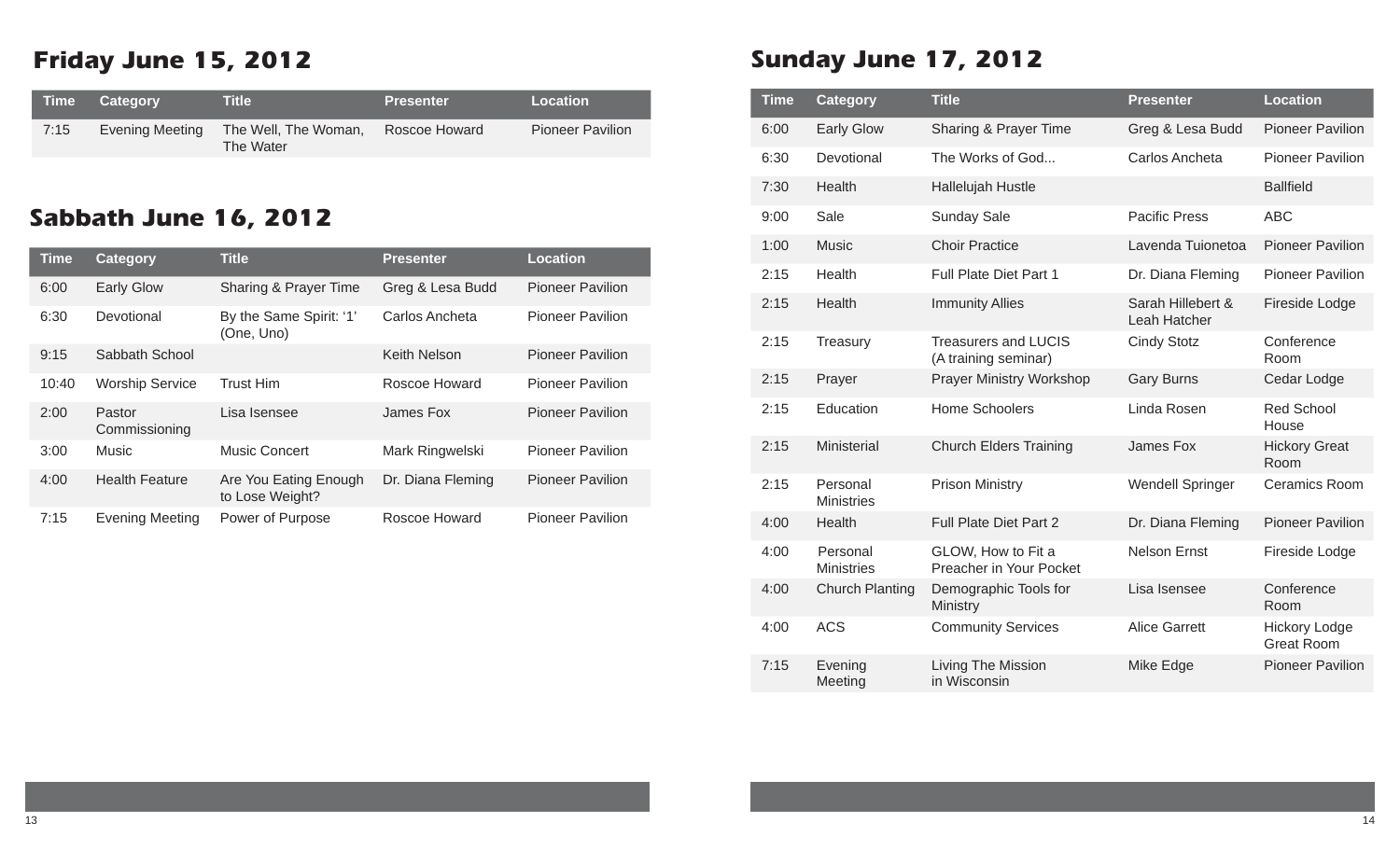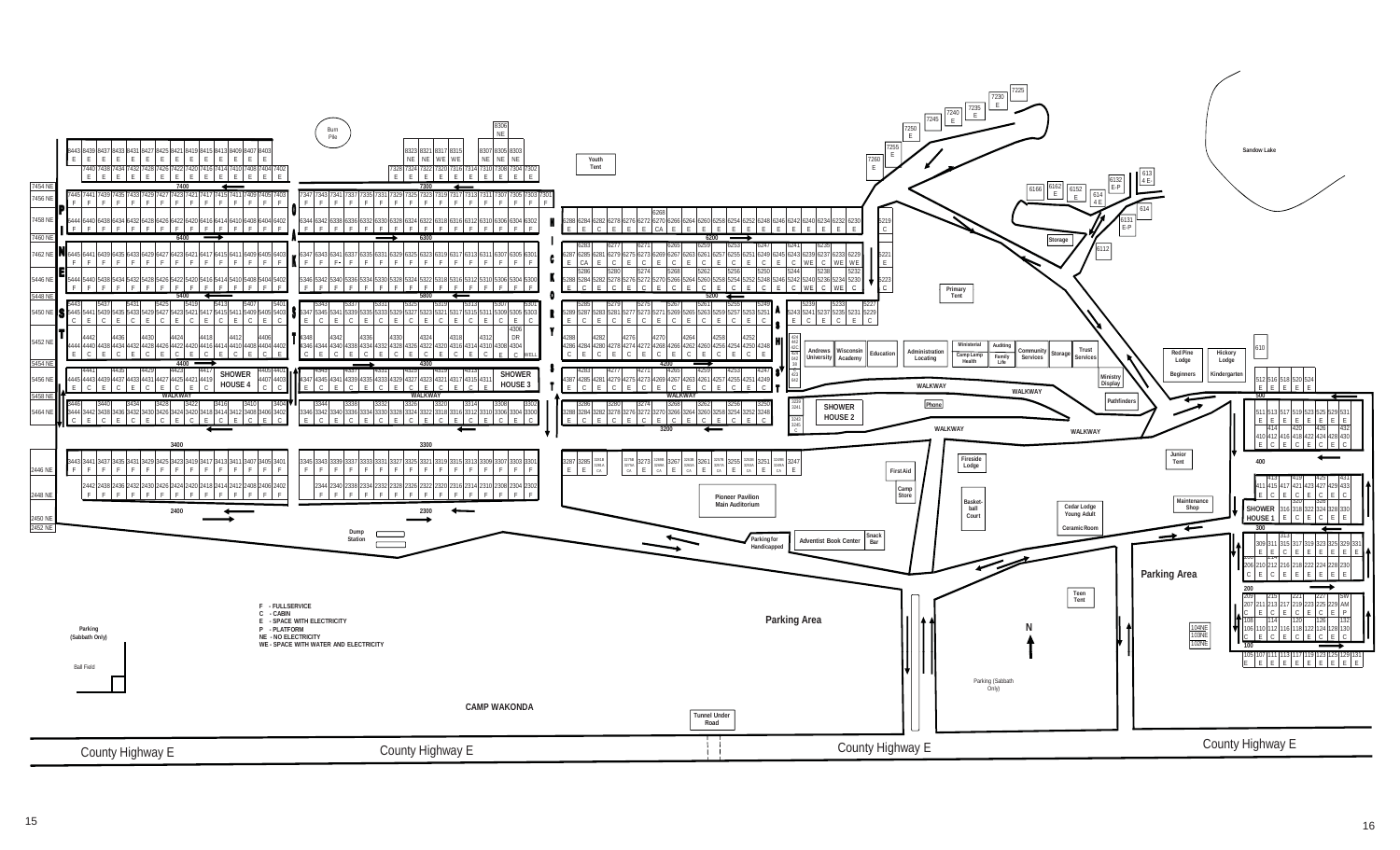# **Monday June 18, 2012**

| <b>Time</b> | <b>Category</b>                 | <b>Title</b>                                           | <b>Presenter</b>                  | <b>Location</b>            |
|-------------|---------------------------------|--------------------------------------------------------|-----------------------------------|----------------------------|
| 6:00        | <b>Early Glow</b>               | Sharing & Prayer Time                                  | Greg & Lesa<br><b>Budd</b>        | <b>Pioneer Pavilion</b>    |
| 6:30        | Devotional                      | Discovering and Living the<br>Mission I                | David Guerrero                    | <b>Pioneer Pavilion</b>    |
| 9:30        | Member<br><b>Ministries</b>     | The Mission, The Message,<br>and the Rest of the Story | <b>Chuck Burkeen</b>              | <b>Pioneer Pavilion</b>    |
| 11:00       | Stewardship                     | Preaching to the Choir                                 | <b>John Mathews</b>               | <b>Pioneer Pavilion</b>    |
| 1:00        | <b>Music</b>                    | <b>Choir Practice</b>                                  | Lavenda<br>Tuionetoa              | <b>Pioneer Pavilion</b>    |
| 2:15        | <b>Family Life</b>              | Ingredients of Successful<br><b>Families Part 1</b>    | Claudio & Pam<br>Consuegra        | <b>Pioneer Pavilion</b>    |
| 2:15        | Health                          | <b>Immunity Allies</b>                                 | Sarah Hillebert &<br>Leah Hatcher | Fireside Lodge             |
| 2:15        | <b>Church Planting</b>          | <b>Church Planting</b>                                 | Lisa Isensee                      | Cedar Lodge                |
| 2:15        | Children's<br><b>Ministries</b> | <b>Children's Ministries</b><br>Training               | Linda Rosen                       | <b>Red School</b><br>House |
| 2:15        | Pathfinders                     | Pathfinder Basic Staff<br>Training                     | Greg Taylor                       | Camp Director<br>Home      |
| 2:15        | <b>Prison Ministry</b>          | <b>Prison Ministry</b>                                 | <b>Wendell Springer</b>           | <b>Ceramics Room</b>       |
| 4:00        | Stewardship                     | Stupid Things People Do<br>With Their Money Part 1     | John Mathews                      | <b>Pioneer Pavilion</b>    |
| 4:00        | Personal<br><b>Ministries</b>   | <b>GLOW, Current West Coast</b><br>Angel Stories & You | <b>Nelson Ernst</b>               | Fireside Lodge             |
| 4:00        | Ministerial                     | <b>Church Greeters Training</b>                        | James Fox                         | Conference<br>Room         |
| 4:00        | Health                          | Super Foods of the Bible                               | <b>Chuck Kohley</b>               | Cedar Lodge                |
| 7:15        | <b>Evening Meeting</b>          | Living Reflections                                     | Stan Beerman                      | <b>Pioneer Pavilion</b>    |

# **Tuesday June 19, 2012**

| <b>Time</b> | <b>Category</b>                 | <b>Title</b>                                        | <b>Presenter</b>                  | <b>Location</b>         |
|-------------|---------------------------------|-----------------------------------------------------|-----------------------------------|-------------------------|
| 6:00        | <b>Early Glow</b>               | Sharing & Prayer Time                               | Greg & Lesa Budd                  | <b>Pioneer Pavilion</b> |
| 6:30        | Devotional                      | Discovering and Living<br>the Mission II            | David Guerrero                    | <b>Pioneer Pavilion</b> |
| 9:30        | Member<br><b>Ministries</b>     | Publicans, Zealots and<br>Thugs, Oh My!             | <b>Chuck Burkeen</b>              | <b>Pioneer Pavilion</b> |
| 11:00       | Stewardship                     | On Thin Ice                                         | John Mathews                      | <b>Pioneer Pavilion</b> |
| 1:00        | <b>Music</b>                    | <b>Choir Practice</b>                               | Lavenda Tuionetoa                 | <b>Pioneer Pavilion</b> |
| 2:15        | <b>Family Life</b>              | Ingredients of Successful<br><b>Families Part 2</b> | Claudio & Pam<br>Consuegra        | <b>Pioneer Pavilion</b> |
| 2:15        | Health                          | <b>Immunity Allies</b>                              | Sarah Hillebert &<br>Leah Hatcher | Fireside Lodge          |
| 2:15        | Church Planting                 | <b>Church Planting</b>                              | Lisa Isensee                      | Cedar Lodge             |
| 2:15        | Children's<br><b>Ministries</b> | <b>Children's Ministries</b><br>Training            | Linda Rosen                       | <b>Red School House</b> |
| 2:15        | <b>Pathfinders</b>              | <b>Pathfinder Basic Staff</b><br>Training           | Greg Taylor                       | Camp Director<br>Home   |
| 4:00        | Stewardship                     | Stupid Things People Do<br>With Their Money Part 2  | <b>John Mathews</b>               | <b>Pioneer Pavilion</b> |
| 4:00        | Personal<br><b>Ministries</b>   | GLOW, Unveiling Modern<br>Satanic Evangelism        | <b>Nelson Ernst</b>               | Fireside Lodge          |
| 4:00        | Health                          | Super Foods of the Bible                            | <b>Chuck Kohley</b>               | Cedar Lodge             |
| 4:00        | Ministerial                     | <b>Church Deacons</b><br>Training                   | James Fox                         | Conference Room         |
| 7:15        | Evening<br>Meeting              | The iWitness Principle                              | <b>Stan Beerman</b>               | <b>Pioneer Pavilion</b> |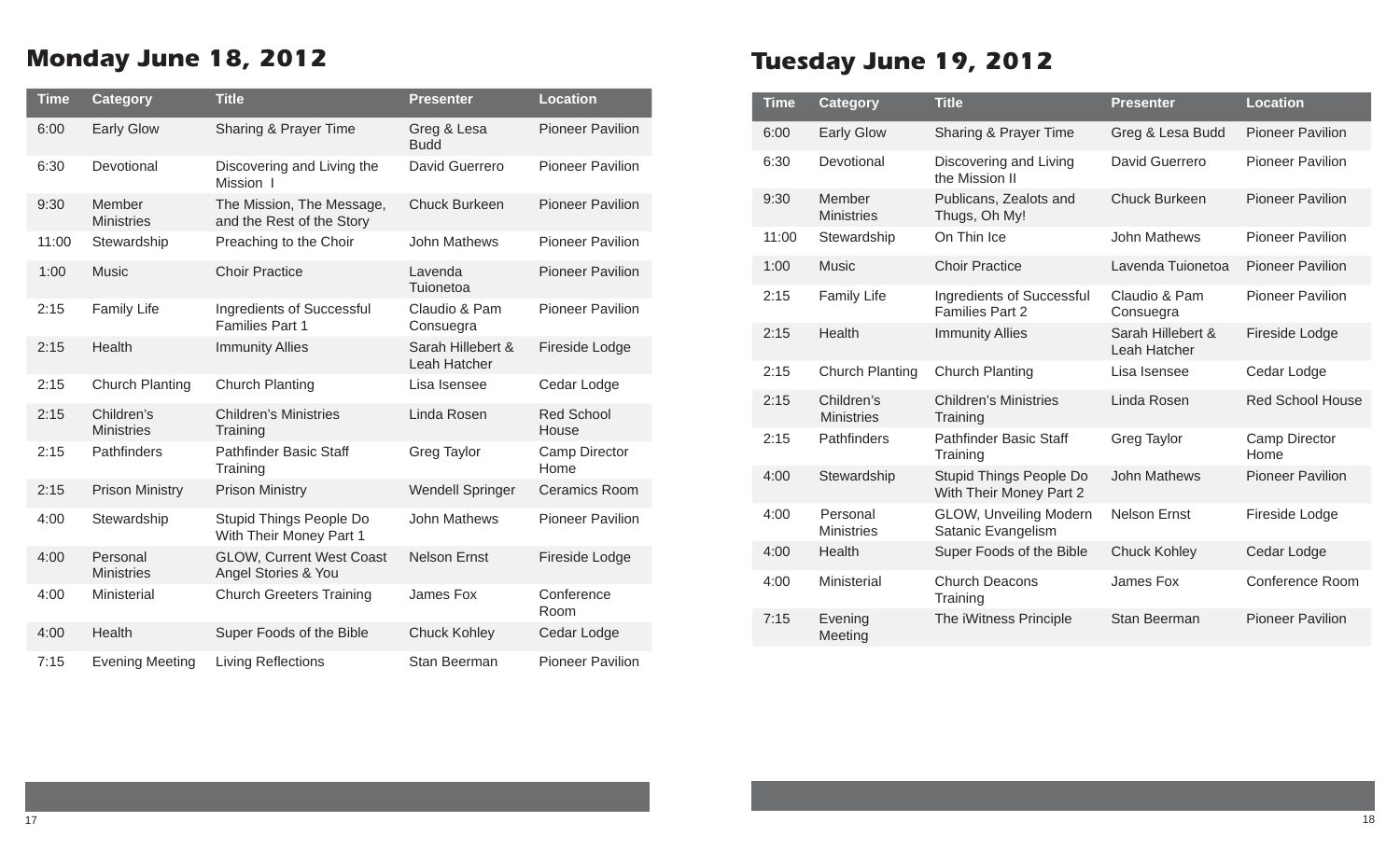# **Wednesday June 20, 2012**

| <b>Time</b> | <b>Category</b>                 | <b>Title</b>                                        | <b>Presenter</b>                  | <b>Location</b>              |
|-------------|---------------------------------|-----------------------------------------------------|-----------------------------------|------------------------------|
| 6:00        | <b>Early Glow</b>               | Sharing & Prayer Time                               | Greg & Lesa Budd                  | <b>Pioneer Pavilion</b>      |
| 6:30        | Devotional                      | I Wish                                              | <b>Curtis Denney</b>              | <b>Pioneer Pavilion</b>      |
| 9:30        | Member<br><b>Ministries</b>     | Let's Work the Body of<br>Christ to Death           | <b>Chuck Burkeen</b>              | <b>Pioneer Pavilion</b>      |
| 11:00       | Stewardship                     | The Needle's Eye                                    | <b>John Mathews</b>               | <b>Pioneer Pavilion</b>      |
| 1:00        | <b>Music</b>                    | <b>Choir Practice</b>                               | Lavenda Tuionetoa                 | <b>Pioneer Pavilion</b>      |
| 2:15        | <b>Family Life</b>              | Ingredients of Successful<br><b>Families Part 3</b> | Claudio & Pam<br>Consuegra        | <b>Pioneer Pavilion</b>      |
| 2:15        | Health                          | <b>Immunity Allies</b>                              | Sarah Hillebert &<br>Leah Hatcher | Fireside Lodge               |
| 2:15        | <b>Church Planting</b>          | <b>Church Planting</b>                              | Lisa Isensee                      | Cedar Lodge                  |
| 2:15        | Children's<br><b>Ministries</b> | <b>Children's Ministries</b><br>Training            | Linda Rosen                       | <b>Red School</b><br>House   |
| 2:15        | Pathfinders                     | <b>Pathfinder Basic Staff</b><br>Training           | <b>Greg Taylor</b>                | <b>Camp Director</b><br>Home |
| 4:00        | Stewardship                     | Stupid Things People Do<br>With Their Money Part 3  | <b>John Mathews</b>               | <b>Pioneer Pavilion</b>      |
| 4:00        | Personal<br><b>Ministries</b>   | <b>GLOW, Hidden Sanctuary</b><br>Clues              | <b>Nelson Ernst</b>               | Fireside Lodge               |
| 4:00        | Communication                   | Social Media in Ministry                            | Eugene Kitney                     | Conference<br>Room           |
| 4:00        | Ministerial                     | <b>Church Deaconesses</b><br>Training               | James Fox                         | Cedar Lodge                  |
| 4:00        | Treasury                        | <b>Treasurers and LUCIS</b><br>(A training seminar) | <b>Cindy Stotz</b>                | <b>Ceramics Room</b>         |
| 7:15        | <b>Evening Meeting</b>          | I Have Kept Them                                    | Stan Beerman                      | <b>Pioneer Pavilion</b>      |

# **Thursday June 21, 2012**

| <b>Time</b> | <b>Category</b>                 | <b>Title</b>                                        | <b>Presenter</b>                  | <b>Location</b>                           |
|-------------|---------------------------------|-----------------------------------------------------|-----------------------------------|-------------------------------------------|
| 6:00        | <b>Early Glow</b>               | Sharing & Prayer Time                               | Greg & Lesa Budd                  | <b>Pioneer Pavilion</b>                   |
| 6:30        | Devotional                      | Christ's Church                                     | <b>Curtis Denney</b>              | <b>Pioneer Pavilion</b>                   |
| 9:30        | Service                         | Making an Impact                                    | Eugene Kitney                     | <b>Pioneer Pavilion</b>                   |
| 10:00       | Health                          | <b>Red Cross Blood Drive</b>                        |                                   | Cedar Lodge                               |
| 11:00       | Stewardship                     | Age of Irony                                        | <b>John Mathews</b>               | <b>Pioneer Pavilion</b>                   |
| 1:00        | <b>Music</b>                    | <b>Choir Practice</b>                               | Lavenda Tuionetoa                 | <b>Pioneer Pavilion</b>                   |
| 2:15        | <b>Family Life</b>              | Ingredients of Successful<br><b>Families Part 4</b> | Claudio & Pam<br>Consuegra        | <b>Pioneer Pavilion</b>                   |
| 2:15        | Health                          | <b>Immunity Allies</b>                              | Sarah Hillebert &<br>Leah Hatcher | Fireside Lodge                            |
| 2:15        | <b>Church Planting</b>          | <b>Church Planting</b>                              | Lisa Isensee                      | Cedar Lodge                               |
| 2:15        | Children's<br><b>Ministries</b> | <b>Children's Ministries</b><br>Training            | Linda Rosen                       | <b>Red School</b><br>House                |
| 2:15        | Pathfinders                     | <b>Pathfinder Basic Staff</b><br>Training           | Greg Taylor                       | <b>Camp Director</b><br>Home              |
| 2:15        | Evangelism                      | <b>Bible Study Training</b>                         | <b>Chuck Kohley</b>               | <b>Hickory Lodge</b><br><b>Great Room</b> |
| 4:00        | Stewardship                     | Stupid Things People Do<br>With Their Money Part 4  | <b>John Mathews</b>               | <b>Pioneer Pavilion</b>                   |
| 4:00        | Personal<br><b>Ministries</b>   | GLOW., The Unwarned<br><b>Multitudes</b>            | <b>Nelson Ernst</b>               | Fireside Lodge                            |
| 4:00        | <b>Adult Sabbath</b><br>School  | Sabbath School<br><b>Superintendents Training</b>   | James Fox &<br><b>Bill Ochs</b>   | Conference<br>Room                        |
| 4:00        | Evangelism                      | By His Word Bible Study<br>Training                 | <b>Chuck Kohley</b>               | <b>Ceramics Room</b>                      |
| 7:15        | <b>Evening Meeting</b>          | <b>Radical Revival</b>                              | Stan Beerman                      | <b>Pioneer Pavilion</b>                   |
|             | Music                           | <b>Orchestra Practice</b>                           | Lavenda Tuionetoa                 | <b>Pioneer Pavilion</b>                   |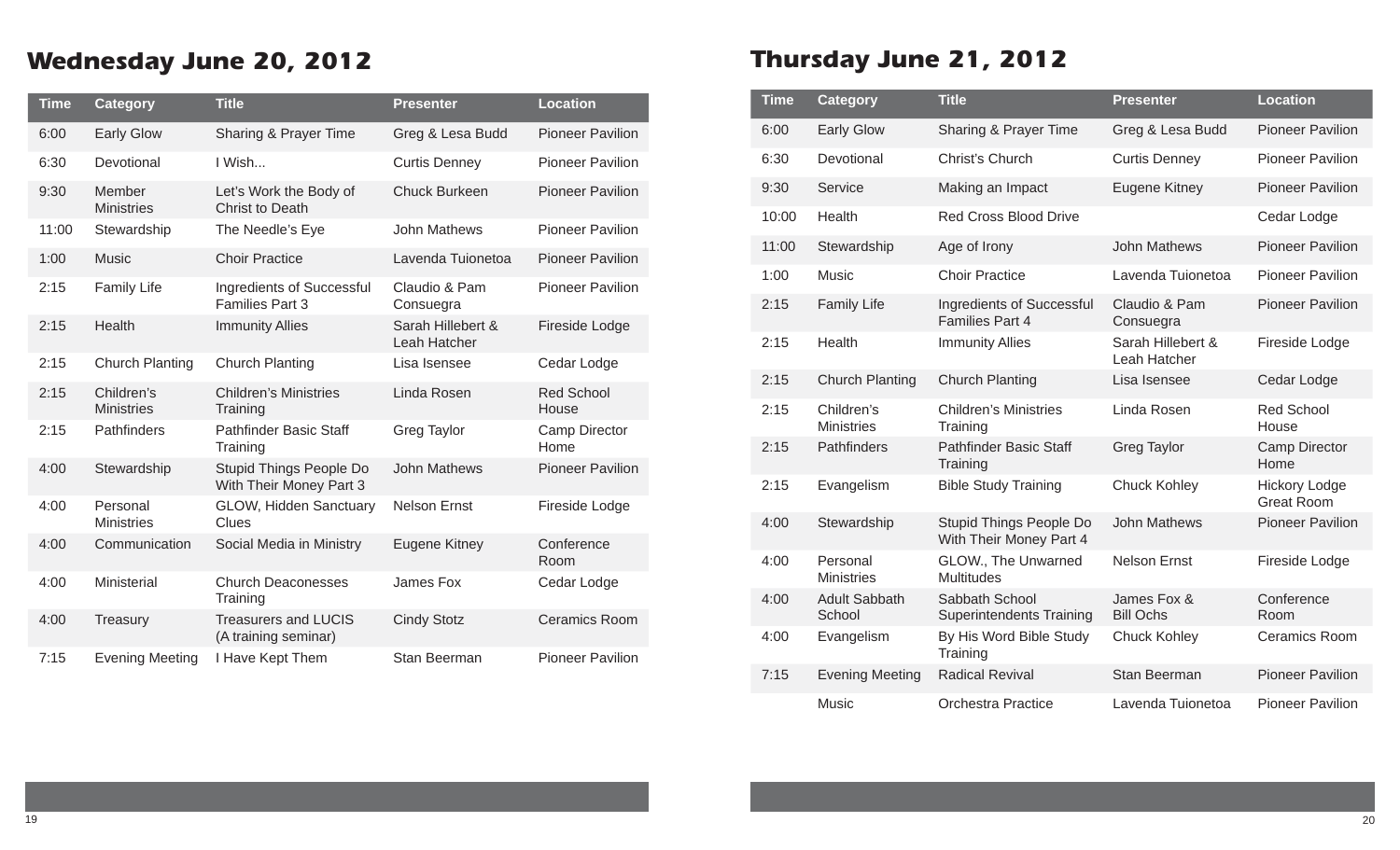# **Friday June 22, 2012**

| <b>Time</b> | <b>Category</b>                 | <b>Title</b>                                 | <b>Presenter</b>                  | <b>Location</b>            |
|-------------|---------------------------------|----------------------------------------------|-----------------------------------|----------------------------|
| 6:00        | <b>Early Glow</b>               | Sharing & Prayer Time                        | Greg & Lesa Budd                  | <b>Pioneer Pavilion</b>    |
| 6:30        | Devotional                      | Marks of True Adventists                     | Abraham Swamidass                 | <b>Pioneer Pavilion</b>    |
| 9:30        | Service                         | This Little Light of Mine                    | Eugene Kitney                     | <b>Pioneer Pavilion</b>    |
| 11:00       | Stewardship                     | Your Emotional Brand:<br>Trust               | John Mathews                      | <b>Pioneer Pavilion</b>    |
| 1:00        | <b>Music</b>                    | <b>Choir Practice</b>                        | Lavenda Tuionetoa                 | <b>Pioneer Pavilion</b>    |
| 2:15        | <b>Family Life</b>              | Ingredients of Successful<br>Families Part 5 | Claudio & Pam<br>Consuegra        | <b>Pioneer Pavilion</b>    |
| 2:15        | Health                          | <b>Immunity Allies</b>                       | Sarah Hillebert &<br>Leah Hatcher | Fireside Lodge             |
| 2:15        | <b>Church Planting</b>          | <b>Church Planting</b>                       | Lisa Isensee                      | Cedar Lodge                |
| 2:15        | <b>Adult Sabbath</b><br>School  | Sabbath School Teacher<br>Training           | Jane Thayer                       | Cedar Lodge                |
| 2:15        | Children's<br><b>Ministries</b> | <b>Children's Ministries</b><br>Training     | Linda Rosen                       | <b>Red School</b><br>House |
| 2:15        | <b>Pathfinders</b>              | <b>Pathfinder Basic Staff</b><br>Training    | Greg Taylor                       | Camp Director<br>Home      |
| 7:15        | Evening<br>Meeting              | <b>Stones</b>                                | Dan Jackson                       | <b>Pioneer Pavilion</b>    |
|             | <b>Music</b>                    | Orchestra Practice                           | Lavenda Tuionetoa                 | <b>Pioneer Pavilion</b>    |

# **Sabbath June 23, 2012**

| <b>Time</b> | <b>Category</b>        | <b>Title</b>          | <b>Presenter</b>  | Location                |  |  |
|-------------|------------------------|-----------------------|-------------------|-------------------------|--|--|
| 6:00        | <b>Early Glow</b>      | Sharing & Prayer Time | Greg & Lesa Budd  | <b>Pioneer Pavilion</b> |  |  |
| 6:30        | Devotional             | Living the Gospel     | Abraham Swamidass | <b>Pioneer Pavilion</b> |  |  |
| 9:00        | Sabbath School         |                       | Jane Thayer       | <b>Pioneer Pavilion</b> |  |  |
| 10:40       | <b>Worship Service</b> | Community of Grace    | Dan Jackson       | <b>Pioneer Pavilion</b> |  |  |
| 2:00        | Pastor Ordination      | John Strehle          | James Fox         | <b>Pioneer Pavilion</b> |  |  |
| 3:00        | Education              | <b>Education Hour</b> | Linda Rosen       | <b>Pioneer Pavilion</b> |  |  |
| 4:00        | <b>Baptisms</b>        |                       | James Fox         | Waterfront              |  |  |
| 7:15        | <b>Evening Meeting</b> | Making A Difference   | Dan Jackson       | <b>Pioneer Pavilion</b> |  |  |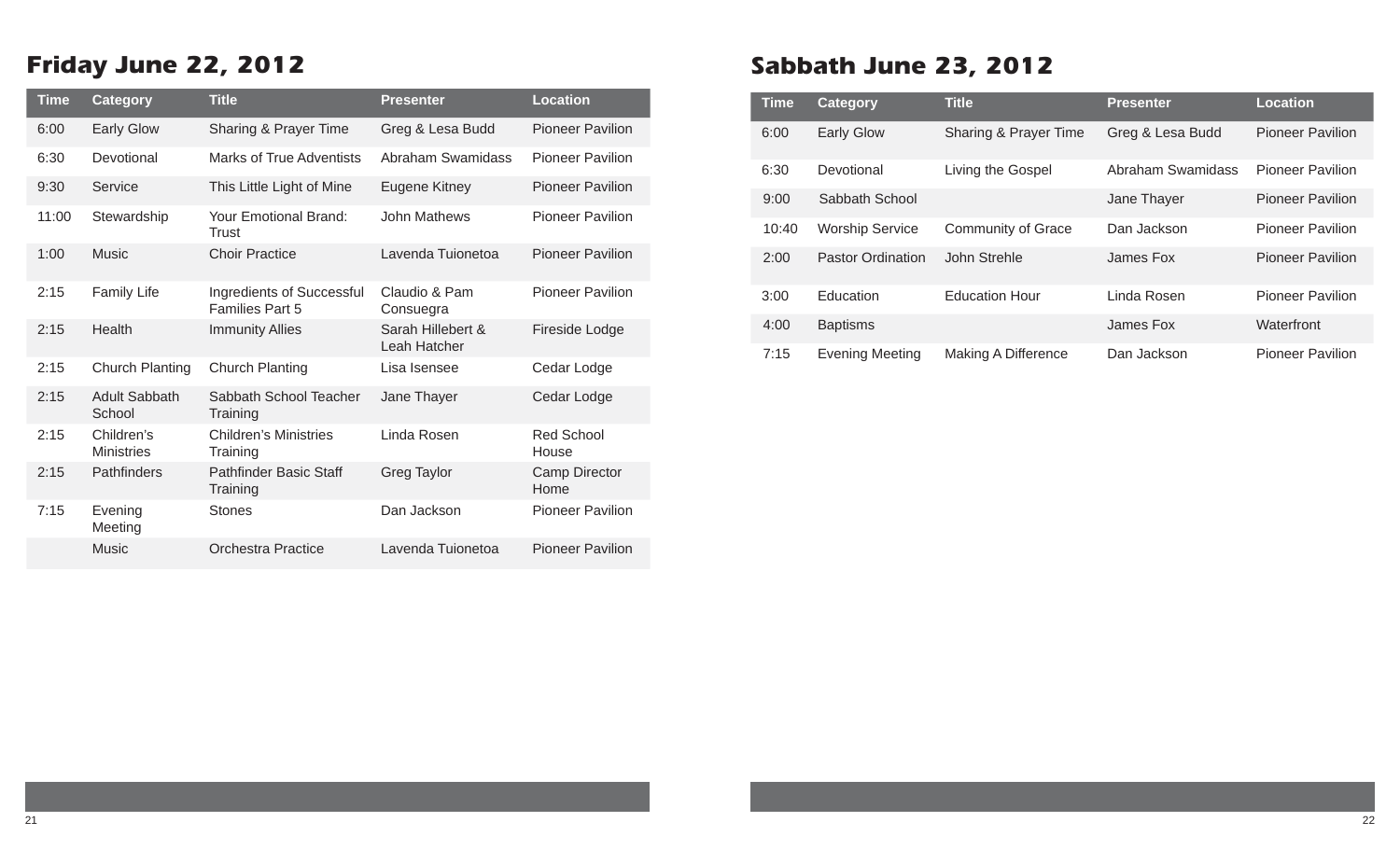# **Camp Meeting Policies**

During camp meeting we become the largest town in the county. To make camp meeting safe and enjoyable for all, please abide by the following:

### **Vehicles**

Park only one vehicle at your designated campsite facing out.

Park additional vehicles in designated parking lots. (See map)

Vehicles are to remain parked unless needed for entering/ leaving camp meeting.

### No cruising.

Place vehicle parking permits on the dashboard facing up. Vehicles without assigned parking permits in the dashboard may be towed at owner's expense.

Display handicapped card when parking in handicapped parking areas.

Vehicles parked in undesignated locations may be towed at the owner's expense.

Cars may not be used to sleep in overnight.

Campground speed limit is 10 mph as posted.

Vehicles are not to be left on the grounds after camp meeting. They may be removed at the owner's expense.

### **Golf Carts**

Golf carts are allowed for the transportation of handicapped people only.

Golf cart drivers must be 18 or older.

Golf carts must be driven in a safe manner.

All passengers must stay seated in designated seats while cart is in motion.

Persons may not get on or off a golf cart while it is in motion.

Permits must be displayed on carts at all times. (Permits are issued through the administration office.)

Permit holder must be on the cart at all times while it is moving.

### **Curfew**

All campers are to be quiet and in camping areas by 10:30 pm Sunday – Friday.

Saturday night curfew is 11:00 pm. Second Saturday night 11:30 pm.

All property south of County Road E is off limits after 9:00 pm.

### **Beach**

Children 12 years of age and under must be accompanied by an adult.

Modest, one-piece swimming suits are required. Coverups must be worn to/from beach.

Swimming is allowed only in supervised designated beach area during posted times.

Beach area is off limits at all other times.

### **Children**

Children must be supervised at all times.

Pick up children within 10 minutes of the close of their scheduled program.

### **Advertising**

Private selling, soliciting or fund raising during camp meeting is prohibited. Obtain stamped approval for all postings through the communication office.

Postings are allowed in designated approved areas only.

### **Pets**

For the health and safety of all campers, pets are not to be at camp meeting.

If you bring a pet, you will be required to take it elsewhere.

If you cannot leave your pet at home, the following are the nearest kennels:

### Furry Acres Kennel

N3265 1st Drive Oxford, WI 53952 608-697-5712

Precious PawsN415 3rd AvenuePortage, WI 53901 608-697-5712

Pampered Paws Pet Resort 4107 State Highway 13 Wisconsin Dells, WI 53965 608-254-7387

### **The following are prohibited at camp meeting:**

Tobacco, alcohol, or illicit drugs

Fishing

Using candles or camp fires

Playing pianos, organs, or keyboards without approval

Playing instruments or electrical devices at a volume bothersome to neighbors

Removing pine needles from ground around campsites and cabins

Using property beyond the camp boundaries (we are surrounded by private property)

Firearms and fireworks of any kind, including BB guns or slingshots

Water guns, squirting toys, and water balloons (except in approved areas and times)

Bicycles, scooters, skateboards

Unicycles (except in designated area and time)

### **EMERGENCY PROCEDURES**

The administration office is staffed 24 hours/day to respond to emergencies.

If the door is locked, ring the doorbell to alert the attendant or call the office at 608-296-2126.

### **Fire Procedures**

If there is a fire, immediately notify security or the administration office at 608-296-2126

Administration/security will notify our volunteer fire crew. and the Westfield fire department if necessary. If a fire appears to be spreading, all campers must clear the area.

The fire signal is a "wa, wa, wa," siren wail.

### **Severe Weather Procedures**

The severe weather signal is a steady siren wail. In case of severe weather during meetings:

| <b>Kindergarten/Juniors</b> | Basement of Hickory Lodge      |  |  |  |  |  |  |
|-----------------------------|--------------------------------|--|--|--|--|--|--|
| <b>Beginners/Primary</b>    | Basement of Red Pine Lodge     |  |  |  |  |  |  |
| <b>Teens</b>                | <b>Basement of Cedar Lodge</b> |  |  |  |  |  |  |
| Youth                       | <b>Pioneer Pavilion</b>        |  |  |  |  |  |  |
| <b>Young Adults</b>         | <b>Ceramics Room</b>           |  |  |  |  |  |  |
| <b>Adults</b>               | <b>Pioneer Pavilion</b>        |  |  |  |  |  |  |

### **In case of severe weather at other times:**

Go to any of the above locations or one of the block restrooms, whichever is closest.

Remain in these locations until security personnel arrive and give the "All Clear."

### **CABIN RENTAL POLICIES**

Upon arrival all campers should present completed camper ID card to the attendant at the entrance or locating office.

Rental of a cabin is for the duration of camp meeting only.

Each camp site is designated for one family only.

Locks and keys for cabins are maintained by the camp. A \$5 key deposit is required. Return the cabin keys after camp meeting. Private locks will be removed.

Refrigerators and other appliances should not be left outside after camp meeting. A \$25.00 removal fee will apply.

Electrical service is limited. Please limit simultaneous use of air conditions/microwaves/hotplates, etc. especially during hot weather.

Please take personally owned items home after camp meeting. Any personal items left in a cabin may be used by other renters during the year. The conference/campground is not responsible for items moved or misused.

In accordance with Wisconsin state and local health codes, dispose waste water, both gray and black, at a designated dump station or in restroom toilets. Check camp meeting map for dump station location. Dumping on the ground is illegal.

No sewer, water, gas, or electrical lines or connections, temporary or permanent, may be added to those originally provided by the camp.

No camp site shall be designated or used by anyone as a legal residence.

Cancellations made after May 5 decrease the amount of money transferable to the next camp meeting by 50%. No money will be transferred for cancellations made after May 26.

Any renter shall lose the right to re-rent or remain in any accommodation if it is found to be occupied by children or young people, unmarried and/or under age 20, without proper chaperonage as defined by the Camp Meeting Management Committee.

Any renter shall loose the right to re-rent or remain in any accommodation if found to be in violation of any of the principles of the Seventh-day Adventist Church.

Cabins may be reserved by the present occupant for the next year with full payment by Wednesday evening of the current camp meeting. If not reserved, the cabin is available to others.

Only Wisconsin members have the first right to re-rent cabins. All subletting is managed by the Camp Meeting Management Committee. Subletting is possible for no more than two years, at which time the cabin will be made available to the next person on the waiting list.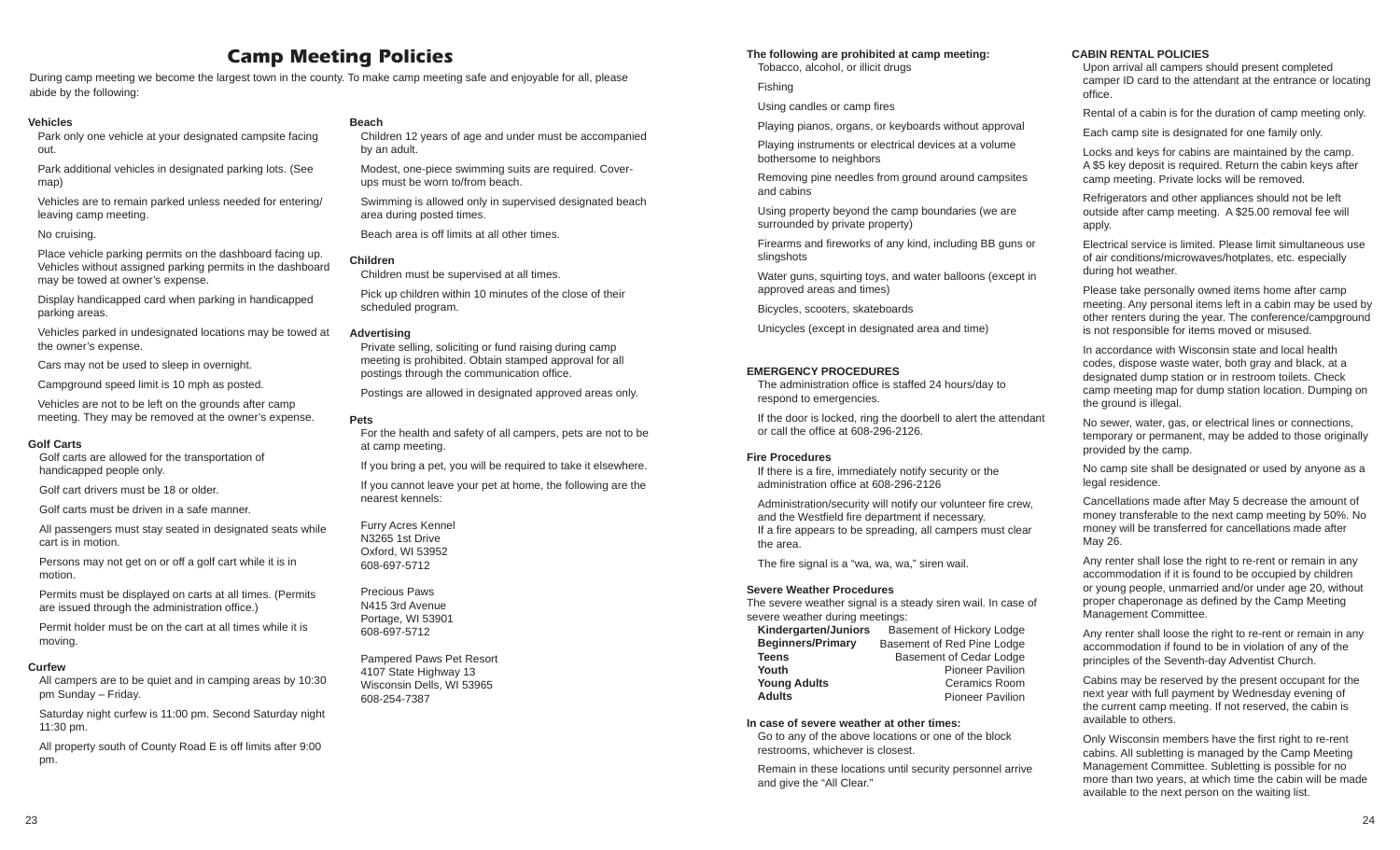If a cabin renter moves his/her membership out of the conference, or passes away, the cabin will be assigned to the next person on the waiting list. Exceptions must be approved by the Camp Meeting Management Committee.

Wisconsin state law requires each cabin to maintain a working smoke alarm.

For safety, a working fire extinguisher is recommended for each site.

A plastic mattress cover is required by state law and is provided by the camp. Please leave the mattress cover on the bed when you leave.

Bunk beds may only be two-high, and need to be railed 5 inches above the top of the mattress.

### **CAMPSITE RENTAL POLICIES**

Upon arrival all campers should present completed camper ID card to the attendant at the entrance or locating office.

Each campsite is designed for one family only.

Rental of a campsite is for the duration of camp meeting only.

Remove all RV's, trailers and tents at the end of camp meeting. If you plan to leave an RV or trailer, a \$75 fee is due at the end of camp meeting.

Refrigerators and other appliances must not be left at the camp site after camp meeting. A \$25 removal fee will apply.

Electrical service is limited. Please limit simultaneous use of air conditions/microwaves/hotplates, etc. especially during hot weather.

No sewer, water, gas, or electrical lines or connections, temporary or permanent, may be added to those originally provided by the camp.

No camp site shall be designated or used by anyone as a legal residence.

Cancellations made after May 5 decrease the amount of money transferable to the next camp meeting by 50%. No money will be transferred for cancellations made after May 26.

Any renter shall lose the right to re-rent or remain in any accommodation if it is found to be occupied by children or young people, unmarried and/or under age 20, without proper chaperonage as defined by the Camp Meeting Management Committee.

Any renter shall lose the right to re-rent or remain in a campsite if found to be in violation of any of the principles of the Seventh-day Adventist Church.

Campsites may be reserved by the present occupant for the next year with 50% payment by Wednesday evening of the current camp meeting. If not reserved, site is available

to others on Thursday morning. Full payment is due by the following April 1.

All subletting is managed by the Camp Meeting Management Committee. Full service subletting is possible for no more than two years, at which time the campsite will be made available to the next person on the waiting list.

For safety, a working fire extinguisher is recommended for each site.

# **First Aid Services**

The first aid cabin is located just west of Fireside Lodge (cafeteria).

For Emergencies: Call 608-296-2126

Office Hours (M-F): 8:15-9:30 am 12:45-2:00 pm 6:15-7:30 pm

Sabbath - Office Closed, call 608-296-2126

Doctor and nurse are available for emergencies 24/7. An AED is on hand if needed.

Administration or security will radio medical personnel.

# **Swim Schedule**

| Monday - Friday          |                        |
|--------------------------|------------------------|
| $6:00 - 6:30$ am         | Morning dip            |
| $11:00 - 11:45$          | Teens                  |
| $1:00 - 1:25 \text{ pm}$ | Pre-school with parent |
| $1:30 - 2:15$            | Youth                  |
| $2:30 - 3:15$            | Primary                |
| $3:30 - 4:15$            | Juniors                |
|                          |                        |

Sunday - Friday 4:30 - 5:00 Family A-L 5:15 - 5:45 Family M-Z

No Swimming after 6:00 pm or on Sabbath.

Swim bands are required for Primary & Junior age children. Swim bands can be purchased in the Primary & Junior Divisions for 50 cents from Division leaders starting on Sunday.

# **Laundry Facilities**

Coin operated laundry machines are located at each block restroom.

Hours: Sunday - Thursday 6:00 am - 10:00 pm Friday 6:00 am - 6:00 pm

Quarter exchange is available from the Administration office daily from 8:00 am - 10:00 pm. Not available during Sabbath hours.

Please report problems to the information office.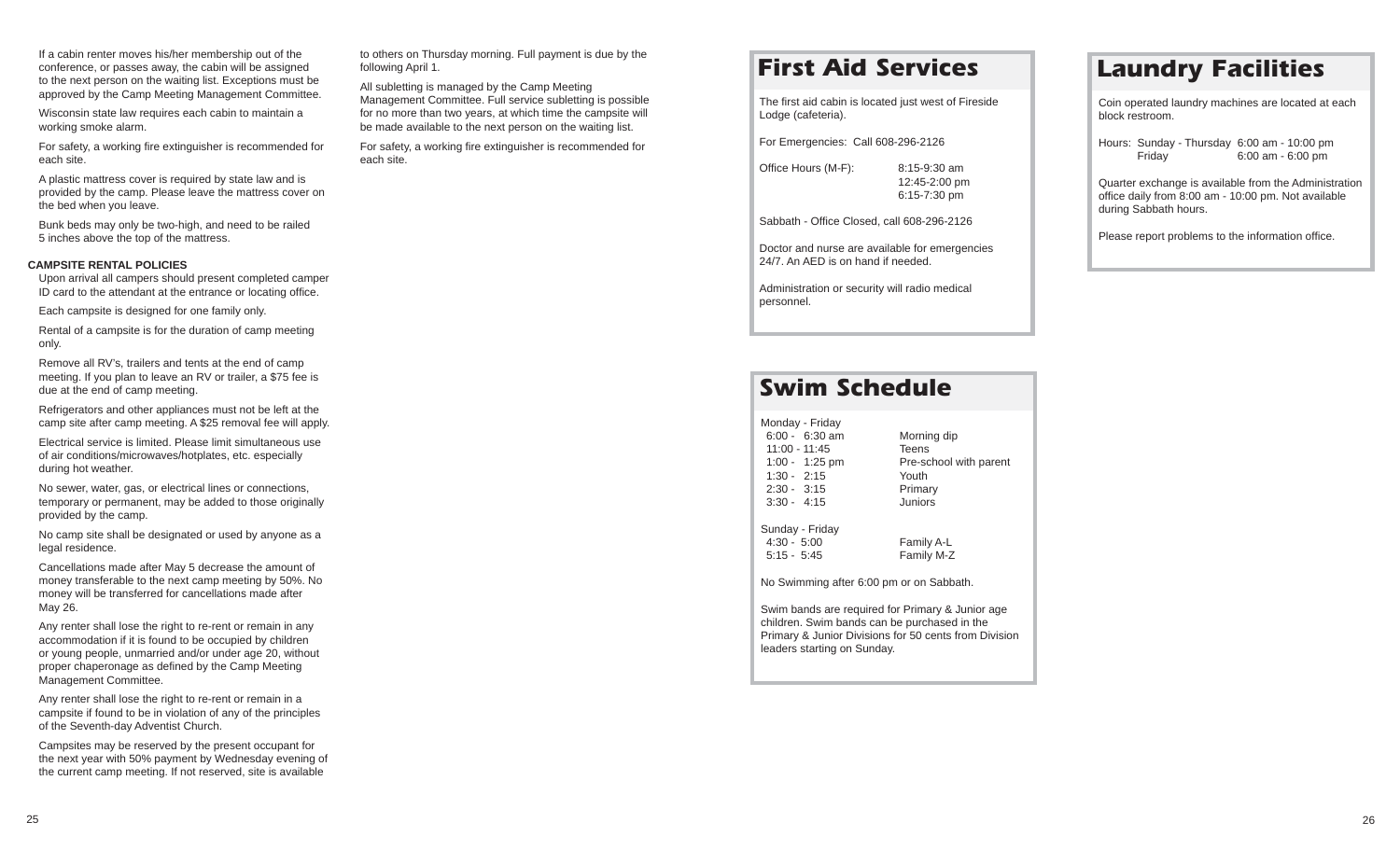# **Beginners Schedule**

**Ages:** 0 - 3 **Leader:** Caryn Erb **Location:** Red Pine Lodge

### **Daily:**

9:30 am - 10:30 am 3:30 pm - 4:30 pm **1st Sabbath:**9:15 am - 10:30 am**2nd Sabbath:** 9:15 am - 10:30 am 3:30 pm - 4:30 pm

# **Primary Schedule**

**Ages:** 7 - 9 **Leader:** Bob Stauffer **Location:** Primary Tent

### **Friday:**

7:30 pm - 9:00 pm

### **Sunday:**

9:30 am - 11:00 am7:30 pm - 9:00 pm

### **Monday - Friday:**

9:30 am - 11:00 am 2:30 pm swim 3:30 pm crafts 7:30 pm - 9:00 pm

### **Sabbaths:**

9:30 am - 12:00 pm 7:30 pm - 9:00 pm

# **Kindergarten Schedule**

**Ages:** 4 - 6 **Leader:** Christine Rorabeck**Location:** Hickory Lodge

**Daily:**  9:30 am - 10:30 am 3:30 pm - 4:30 pm **Sabbaths:**9:15 am - 10:30 am3:30 pm - 4:30 pm

# **Junior Schedule**

**Ages:** 10 - 12 **Speaker:** Jameel Ali **Leader:** Christian Ronalds**Location:** Junior Tent

### **Friday:**

7:30 pm - 9:00 pm

**Sunday:**  9:30 am - 11:00 am 7:30 pm - 9:00 pm **Monday - Friday:** 9:30 am - 11:00 am 2:30 pm games 3:30 pm swim 7:30 pm - 9:00 pm **Sabbaths:** 9:30 am - 12:00 pm 7:30 pm - 9:00 pm

# **Teen Schedule**

**Ages:** 13 - 15 **Speaker:** Richie Silie **Leader:** Jean Marcel-Clouzet**Location:** Teen Tent

**Sunday:**  9:30 am - 11:00 am 3:00 pm - 4:00 pm activity 6:30 pm - 9:00 pm **Monday - Wednesday, Friday:** 9:30 am - 11:00 am 11:00 am - 12:00 pm swim 3:00 pm - 4:00 pm activity 7:00 pm - 9:00 pm **Thursday:** 8:45 am All Day Activity **Sabbaths:**9:30 am - 11:00 am2:00 pm - 4:00 pm

# **Young Adult Schedule**

7:00 pm - 9:00 pm

**Ages:** 19 - 25 **Leader:** Adam Case **Speakers:** Chad Bernard Jenniffer Ogden **Location:** Cedar Lodge

**1st Friday - 2nd Sabbath** 7:30 pm - 9:00 pm **Sabbaths**9:45 am Sabbath School11:00 am Church

# **Youth Schedule**

**Ages:** 16 - 18 **Speaker:** Kent Rufo **Leader:** Michael Tuionetoa**Location:** Youth Tent

**Friday:**  7:30 pm - 9:00 pm **Sunday - Wednesday, Friday:** 10:00 am - 11:00 am 1:30 pm - 2:15 pm swim 3:30 pm - 4:30 pm activity 7:30 pm - 9:00 pm\* **Thursday:** 8:00 am - Noah's Ark**Sabbaths:**10:00 am - 11:45 am7:30 pm - 9:00 pm

\* Sunday & Tuesday Movie Night after speaker

# **NOTES TO PARENTS:\***

Help us keep your child safe:

- 1. Parent/guardian (over 16) must remain with children three years old or younger.
- 2. Please pick up children promptly. No childcare after designated pick-up time.
- 3. Junior children will be singing for the adult program Wednesday evening.
- 4. Primary children will be singing for the adult program Thursday evening.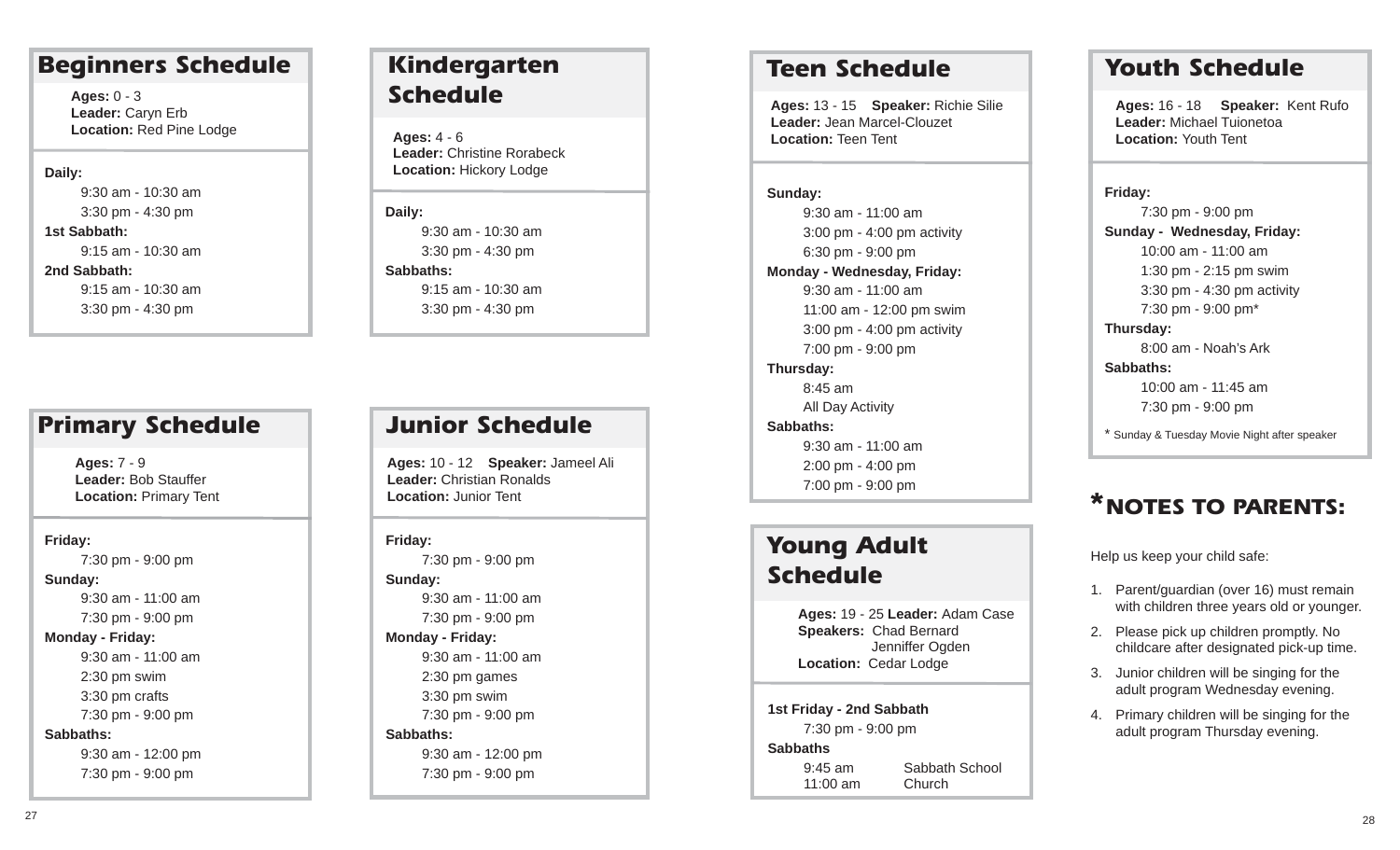# **2012 Camp Meeting Offering Opportunities**

Camp meeting provides a special opportunity to present our love offerings in response to God's faithfulness to us. These offerings provide needed support for several different ministries. Envelopes will be provided if you wish to receive a contribution receipt. Please make checks payable to the Wisconsin Conference of SDA. You may give your offering during the services listed below or come to Treasury in the Administration office at your convenience. If you have any questions we'd love the opportunity to talk with you.

### **Offering Schedule**

Both Fridays & Sunday Evening: Camp Meeting Expense 1st Sabbath Morning:

1st Sabbath Evening:<br>
2nd Sabbath Morning:<br>
2nd Sabbath Morning:<br>
Evangelism 2nd Sabbath Morning: 2nd Sabbath Evening: K-10 Education

(Student Assistance)

"Thanks be to God for His indescribable gift!" 2 Corinthians 9:15.

| Sabbath<br>June 23   |                                                                                                                      | Swamidass<br>Abraham |                      |      |                    | Magabook Testimonies<br>Jane Thayer<br>Feature:<br>Lesson: |               |                    | Dan Jackson<br>Worship:   |          | 2:00 Ordination    | 3:00 Education Hour | Baptism       | Dan Jackson   |
|----------------------|----------------------------------------------------------------------------------------------------------------------|----------------------|----------------------|------|--------------------|------------------------------------------------------------|---------------|--------------------|---------------------------|----------|--------------------|---------------------|---------------|---------------|
| June 22<br>Friday    | Abraham<br>Swamidass<br>Curtis<br>Denney<br>Curtis<br>Denney<br>Early Glow<br>Guerrero<br>David<br>Guerrero<br>David |                      |                      |      |                    |                                                            | Eugene Kitney |                    |                           |          |                    |                     |               | Dan Jackson   |
| Thursday<br>June 21  |                                                                                                                      |                      |                      |      |                    |                                                            |               | <b>Blood Drive</b> |                           |          |                    |                     |               |               |
| Wednesday<br>June 20 |                                                                                                                      |                      | Pastors Meetings     |      |                    |                                                            |               |                    | John Mathews              | Seminars |                    |                     | Stan Beerman  |               |
| Tuesday<br>June 19   |                                                                                                                      |                      |                      |      |                    |                                                            | Chuck Berkeen |                    |                           |          |                    |                     | Seminars      |               |
| June 18<br>Monday    |                                                                                                                      |                      |                      |      |                    |                                                            |               |                    |                           |          |                    |                     |               |               |
| June 17<br>Sunday    |                                                                                                                      | Ancheta<br>Carlos    | Hallelujah<br>Hustle |      | ABC Sunday<br>Sale |                                                            |               |                    |                           |          |                    |                     | Mike Edge     |               |
| Sabbath<br>June 16   |                                                                                                                      | Carlos<br>Ancheta    |                      |      |                    | Feature:<br>Pathfinders<br>Lesson:<br>Keith Nelson         |               |                    | Worship:<br>Roscoe Howard |          | 2:00 Commissioning | 3:00 Music Concert  | Diana Fleming | Roscoe Howard |
| Friday<br>June 15    |                                                                                                                      |                      |                      |      |                    |                                                            |               |                    |                           |          |                    |                     |               | Roscoe Howard |
|                      | 6:00                                                                                                                 | 6:30                 | 7:30                 | 8:30 | 9:00               | 9:15                                                       | 9:30          | 10:00              | 10:40                     | 11:00    | 2:15               |                     | 4:00          | 7:15          |

# **Adult Schedule Adult Schedule**